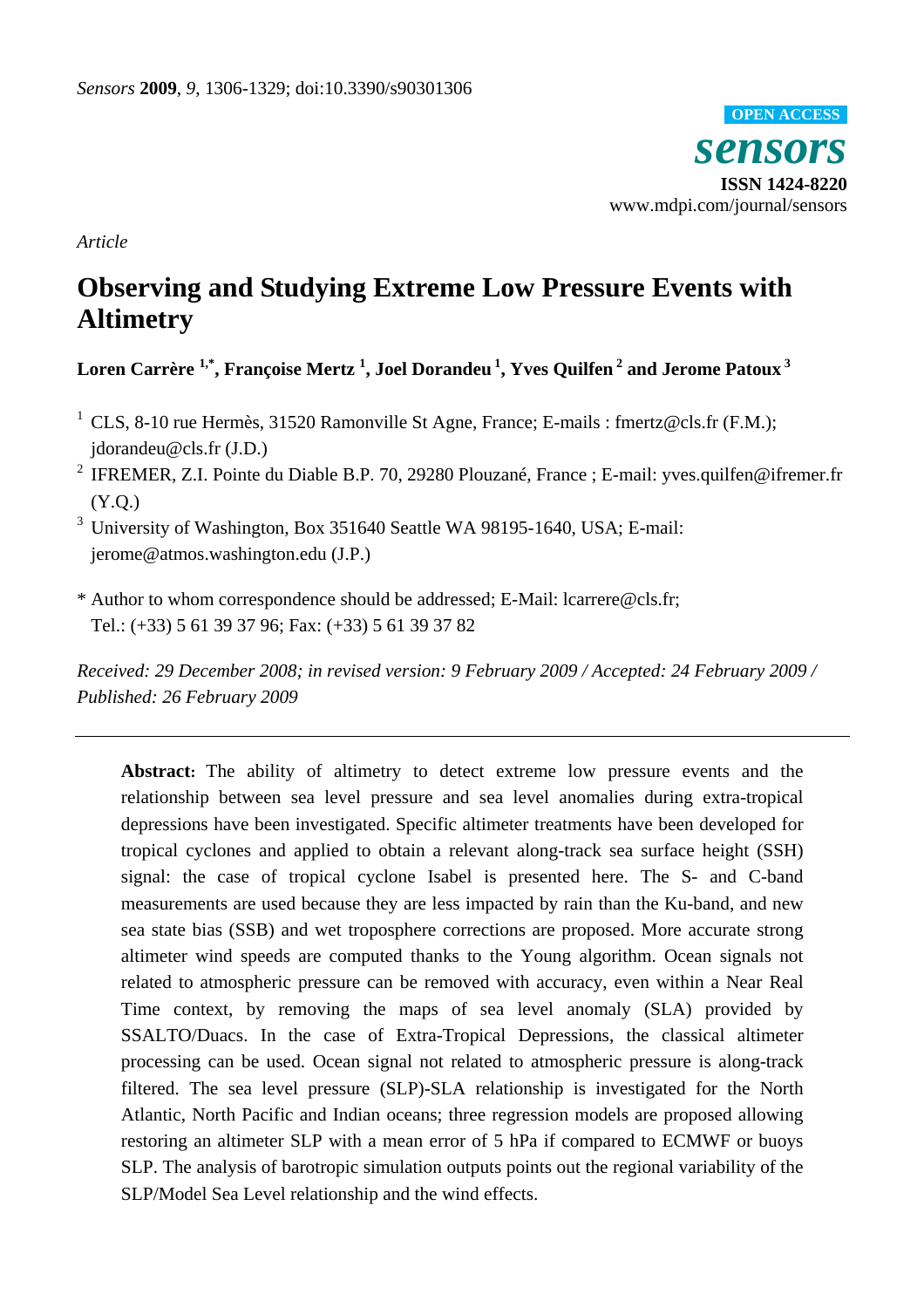**Keywords:** Altimetry, Detection, Tropical cyclones, Extra-tropical depressions, sea level pressure, barotropic model

### **1. Introduction**

At present, the observation of extreme events such as tropical cyclones (TCs) and extra-tropical depressions (ETDs) through satellite measurements is mainly performed either through visualization of large cyclonic cloudy areas and infrared temperature data (METEOSAT; POES, GOES and DMSP satellites), or via wind field measurements by the Special Sensor Microwave/Imager (SSM/I) or scatterometers (SeaWinds on QuikSCAT [1]; ERS, ADEOS and METOP satellites, [2]). Most altimeter-based studies usually focus on ocean dynamics: by locating warm ocean patterns (such as the Loop Current in the Gulf of Mexico), altimeter measurements allow the detection of ocean heat content anomalies which can be associated with the sudden intensification of tropical cyclones [3,4]. The direct observation of very low pressure systems by radar altimeters has not been investigated yet.

Altimeters (ERS-2, ENVISAT, TOPEX/Poseidon, Jason-1, GFO) provide global sea surface height (SSH) measurements of the ocean under nearly all weather conditions, with the exception of periods of extremely heavy rain, which sometimes occur in hurricanes. The global SSH error for Jason-1 (J1) is estimated to 3.9 cm in normal meteorological conditions [5]. Radar altimeters thus have some potential for determining storm surge heights when flying over the storms. Now, three satellites (J1, ENVISAT, ERS-2) fly together, thus deeply improving the global temporal and spatial altimeter coverage.

The Inverse Barometer (IB) response has been extensively studied for normal meteorological conditions [6-10]; but it remains uncertain that there exists a significant Sea Level Pressure/Sea Level Anomaly (SLP/SLA) correlation during storms and hurricanes, which are generally characterized by heavy rains, high sea states and strong winds.

Indeed, the ocean response to tropical cyclone surface forcing is a complex interaction between baroclinic and barotropic motions that re-distribute energy in the ocean during and after these strong forcing events. This response has been characterized as a predominately baroclinic phenomenon associated with the isopycnal displacements in the thermocline and the excitation of near-inertial three dimensional oscillations. A secondary component is the barotropic response associated with the sea surface depression of several tenths of a cm in geostrophic balance with a cyclonically rotating current field [11,12].

The inverse barometer effect is balanced by the surface Ekman divergence in the eye of the storm (pressure+wind induced surge on Figure 1). Most (> 85 %) of the storm surge is caused by winds pushing the ocean surface ahead of the storm on the right side of the track in the Northern hemisphere and left side in the Southern hemisphere [11,12].

In general, the strongest winds in a hurricane are found on the right side of the storm (Northern hemisphere) because the motion of the hurricane adds to its swirling winds. Since the surface pressure gradient (from the tropical cyclone centre to the environmental conditions) determines the wind strength, the central pressure indirectly does indicate the height of the storm surges, but not directly.

The aim of this paper is to improve the observation of extreme low pressure events with altimetry and to investigate the relationship between atmospheric SLP and the SLA measurements during such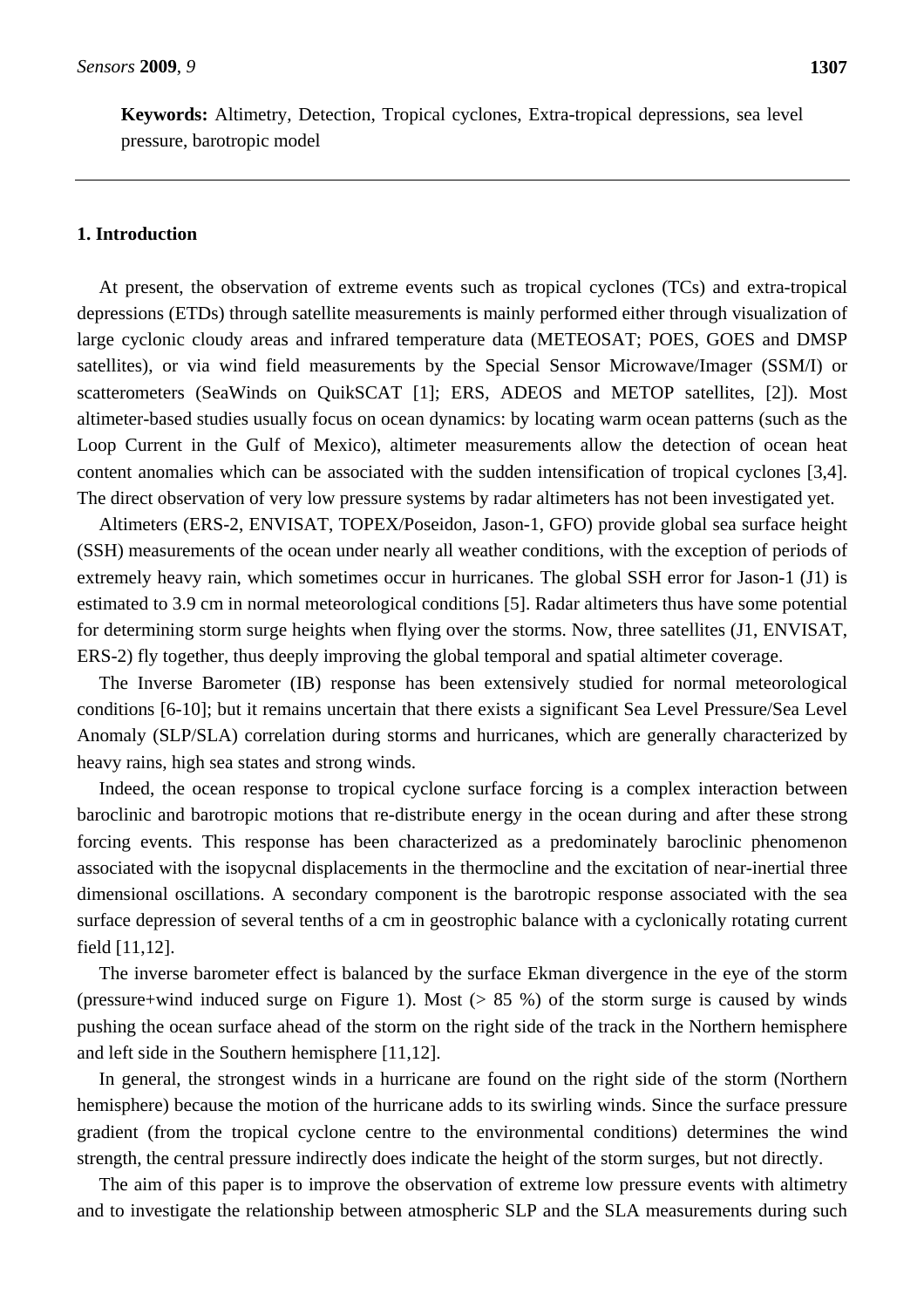extreme conditions. Issues raised are the problem of the lack of altimeter data due to measurement corruption by rain and to the low accuracy of the different geophysical/instrumental altimetric corrections during TCs; the filtering of the SLA variability not related to atmospheric pressure; and the availability of accurate SLP fields.

**Figure 1**. Localization of the storm surge (http://www.aoml.noaa.gov/phod/cyclone).



The paper is organised as follows: after the introduction, the second part describes the database and the methodology; the third one is dedicated to the detection of tropical cyclones and describes the specific treatments developed for altimeter data; the fourth part gives results about the analysis of ETDs cases and more precisely on the possibility of retrieving a SLP signal from altimeter measurements during ETDs. The last part gives a complementary analysis of the SLP-SLA relationship in the case of ETDs from barotropic model outputs (MOG2D, [1]).

# **2. Database and Methodology**

# *2.1. Database*

The 2003/2004 time period has been chosen for the analysis because it is covered by several independent databases:

- the ENVISAT, Topex/Poseidon and Jason-1 altimeter missions;
- an extensive observing network deployed in the Atlantic ocean by the National Oceanic and Atmospheric Administration (NOAA). The NOAA hosts the National Hurricane Center (NHC) and the Hurricane Research Division (HRD), which has defined an experimental wind analysis tool to provide regular high-resolution wind fields for tropical cyclones ([13]; http://www.solar.ifa.hawaii.edu/Tropical/tropical.html). This database gives an extensive list of tropical storms which have occurred on all ocean basins, with information on the track of the storm and estimates of the maximum sustain winds, wind gusts and the minimum central pressure. However these estimates give a measure of the storm's intensity but not of the wind or SLP field which can be easily compared with the altimeter ground track measurements;
- a collocated JASON/buoy database: buoy data include the NDBC network, data available via Météo-France, and the TAO array;
- the ECMWF pressure analyses at 0.5 degree-6 hour resolution;
- the QuikSCAT scatterometer wind measurements; QuikSCAT winds have been assimilated into the ECMWF Numerical Weather Prediction (NWP) model since 2002.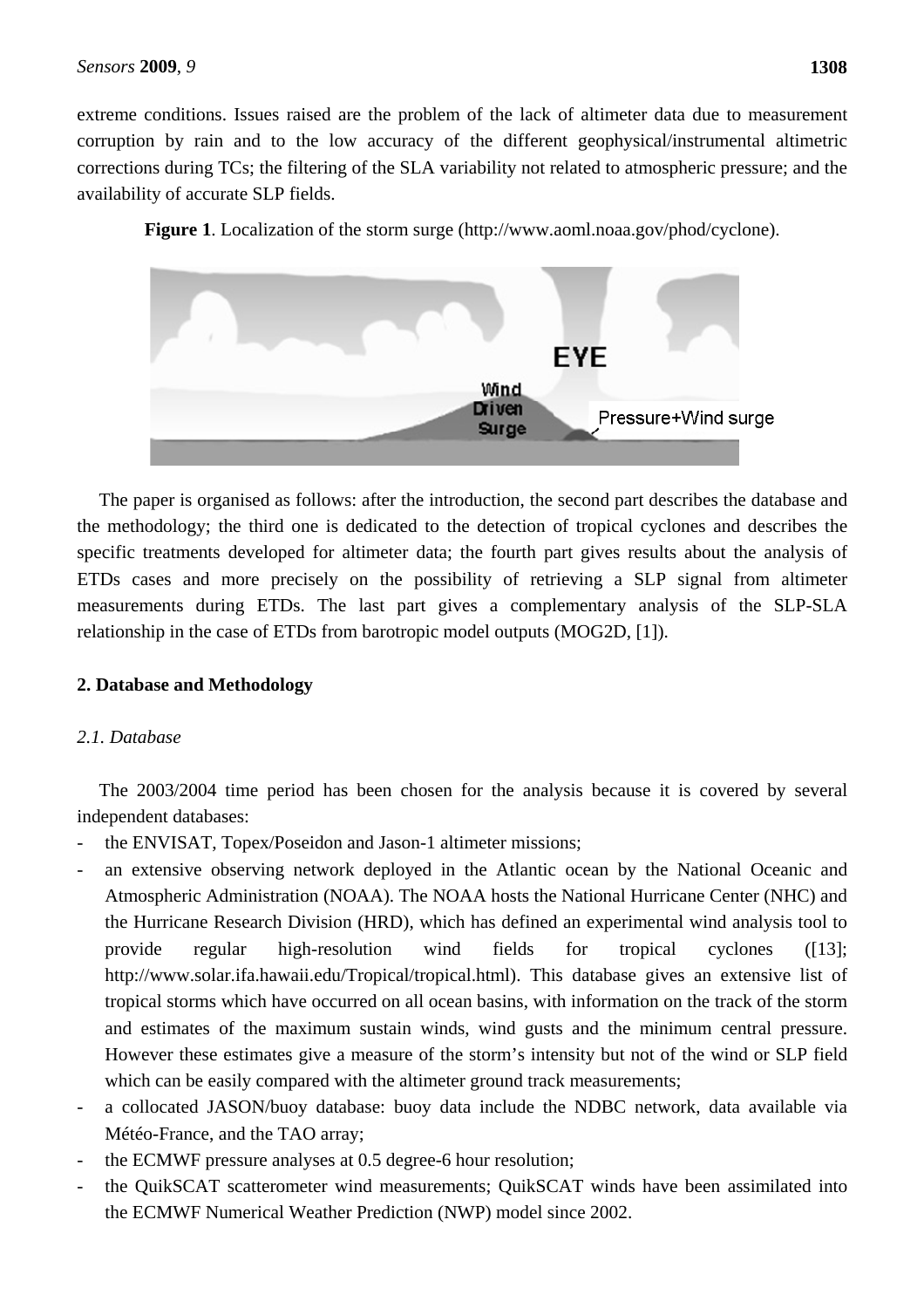The ECWMF global pressure fields are used to provide long time series of surface pressure with global space/time coverage. However, in this study, we are mostly interested in low and very low pressure systems. In such conditions, NWP models such as ECMWF suffer from limitations related to their coarse space and time resolution, to very few assimilated SLP measurements (aside from those of ships of opportunity limited to the ships'main tracks), and the fact that the dense scatterometer winds are severely under-sampled when assimilated in the NWP. However, we can derive SLP fields from scatterometer wind measurements using an atmospheric planetary boundary layer (PBL) model [14,15]. These QuikSCAT-derived SLP fields have the advantage of retaining the fine scale structures present in the QuikSCAT wind fields. These SLP fields, although accurate for ETD cases, are less accurate for TC situations because the QuikSCAT measurements are often contaminated by rain [16]. This last database has been constituted within this study and will help validating the altimeter-based pressure signal during ETDs (section 4.2).

The SLA derived from altimetry has the following formulation:

$$
SLA = Orbit - Range - \Sigma \text{Corrections} - MSS\_CLS \tag{1a}
$$

where  $\Sigma$  Corrections = Sea State Bias + Radiometer wet tropospheric correction + Ionospheric correction + GOT2000 ocean tide + Solid earth tide + Polar tide  $[17,18]$ . The IB and dry tropospheric corrections are not applied because they are correlated to SLP:

$$
IB = -0.9948 * (SLP - SLP) \text{ in cm} \tag{1b}
$$

$$
DryTropo = -2.227 * SLP * (1 + 0.0026 * cos(2\varphi)) \text{ in mm } [18]
$$
 (1c)

where SLP is the atmospheric pressure (in hPa),  $\overline{SLP}$  is the instantaneous mean of SLP over global ocean, and φ is the latitude. The scale factor 0.9948 is based on the empirical value [19] of the IB at mid latitudes. Several studies have shown the zonal dependence of this coefficient, from about 0.9 cm/hPa at high latitudes to -0.5 cm/hPa at the Equator [9], with a strong space variability due to wind effects and also to some dynamic response to pressure forcing. For the present study, the SLA fields have been computed by subtracting a Mean Sea Surface field MSS CLS, [20]), to reduce the crosstrack geoid's errors [7,9,21].

Altimeter data are usually selected using thresholds on the most relevant parameters characterizing the altimeter and radiometer measurement quality. This editing procedure thus allows the selection of useful altimeter datasets for most applications and ocean studies (altimeter Validated Database or VD). However, in the present study, the phenomena of interest can be outside the validity domain conventionally defined, because of extreme conditions such as heavy rain, high sea state and strong wind. Figure 2 shows the location of Jason-1 cycle 062 measurements edited by conventional editing procedures [17]. It shows that, except for rejected measurements over sea ice, altimeter measurements are mainly edited in the warm pool and wet areas because of waveform contamination by rain. Other areas of strong sea state (high waves) are also present. One issue of the study was thus to modify/remove the selection procedure in order to keep enough altimeter data in very low pressure condition.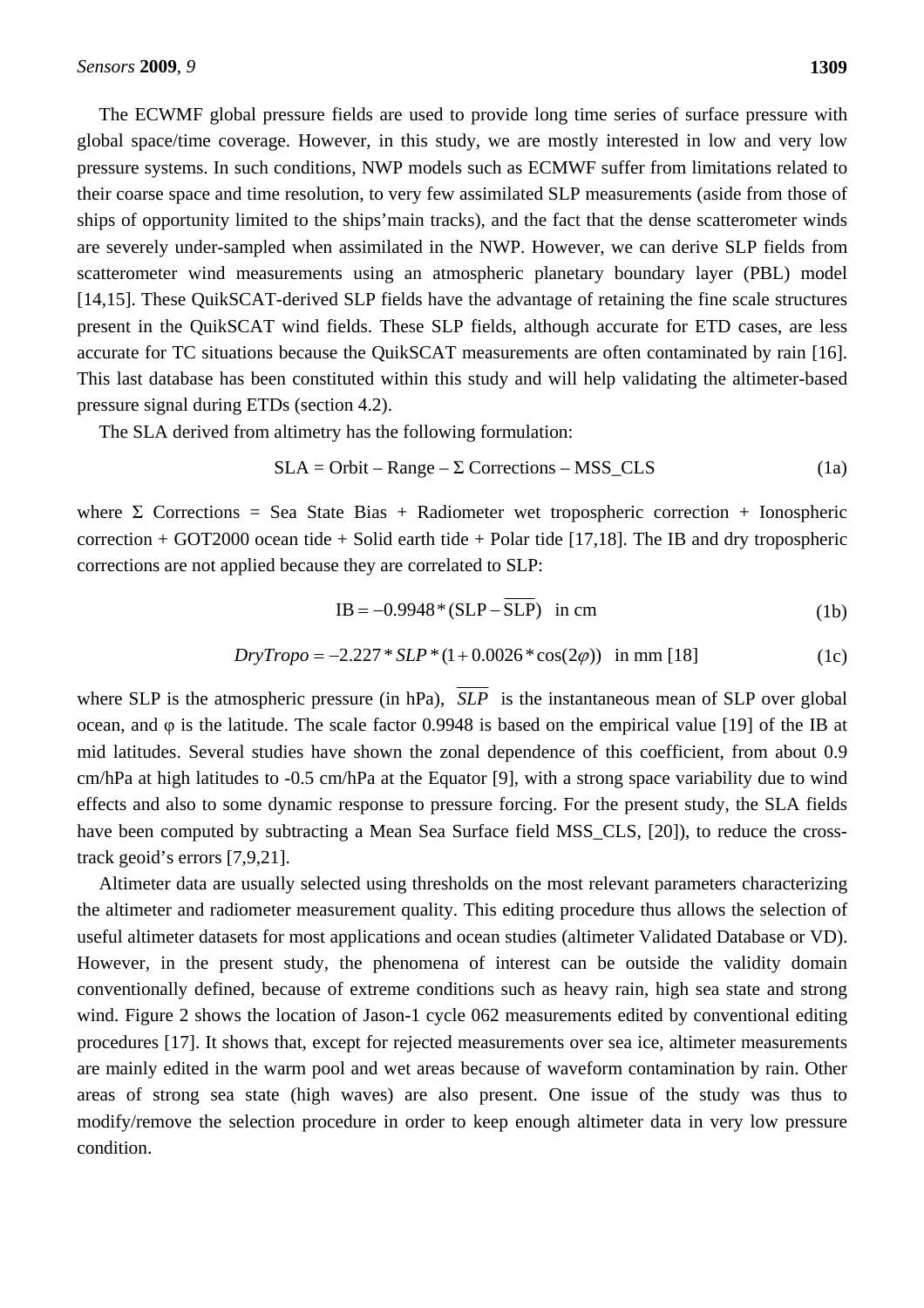



Edited measurements<br>Jason-1 Cycle 062 (12/09/2003 / 21/09/2003)

### *2.2. Global Methodology*

The methodology consists in first computing specific SLP and SLA storm databases, respectively for TCs and ETDs. Tropical cyclones and extra tropical storms are treated separately: ETDs are frequent large scale systems, while TCs are more occasional phenomena occurring over very short distances, with great evolution speeds and particularly severe wind and rain conditions. In the TC cases, altimetry measurements are found to be severely corrupted.

Extreme events are localized on the NHC or ECMWF databases (resp. for TCs and ETDs) based on the following criteria:

Wind speed  $> 17 \text{ m s}^{-1}$  for TCs, which is the official threshold for detecting tropical storms

$$
DP = SLP - SLP < -10 hPa \quad \text{for ETDs}
$$
 (2)

where *SLP* is the instantaneous mean global ECMWF SLP.

The low pressure events are placed with the altimeter measurements while screening the pressure or wind speed values within the along-track altimeter databases. With the selection criterion of DP lower that -10 hPa, the typical length of the ETDs detected is greater than  $\sim 1,000-1,500$  km. If considering SLP from ECMWF data, as well as from a PBL model applied to QuikScat data, the typical scale of variability of such atmospheric events is between several hundreds of km and about 2,500 km.

To compute the corresponding along-track SLA from altimeters, the conventional validated altimeter databases and corrections are used for ETDs [17], while specific dedicated processing and corrections (described in section 3) are defined for TCs.

In order to study the impact of the pressure forcing on the sea level during extreme events and to improve the SLP-SLA correlation, it is crucial to remove from the SLA signal the ocean variability not related to atmospheric pressure; these other oceanic signals are the mesoscale variability (scales of  $\sim$ 50–200 km with periods of one to a few months) and the steric variations (seasonal time scale and basin scales; [22]).To that end, several filtering methods have been tested: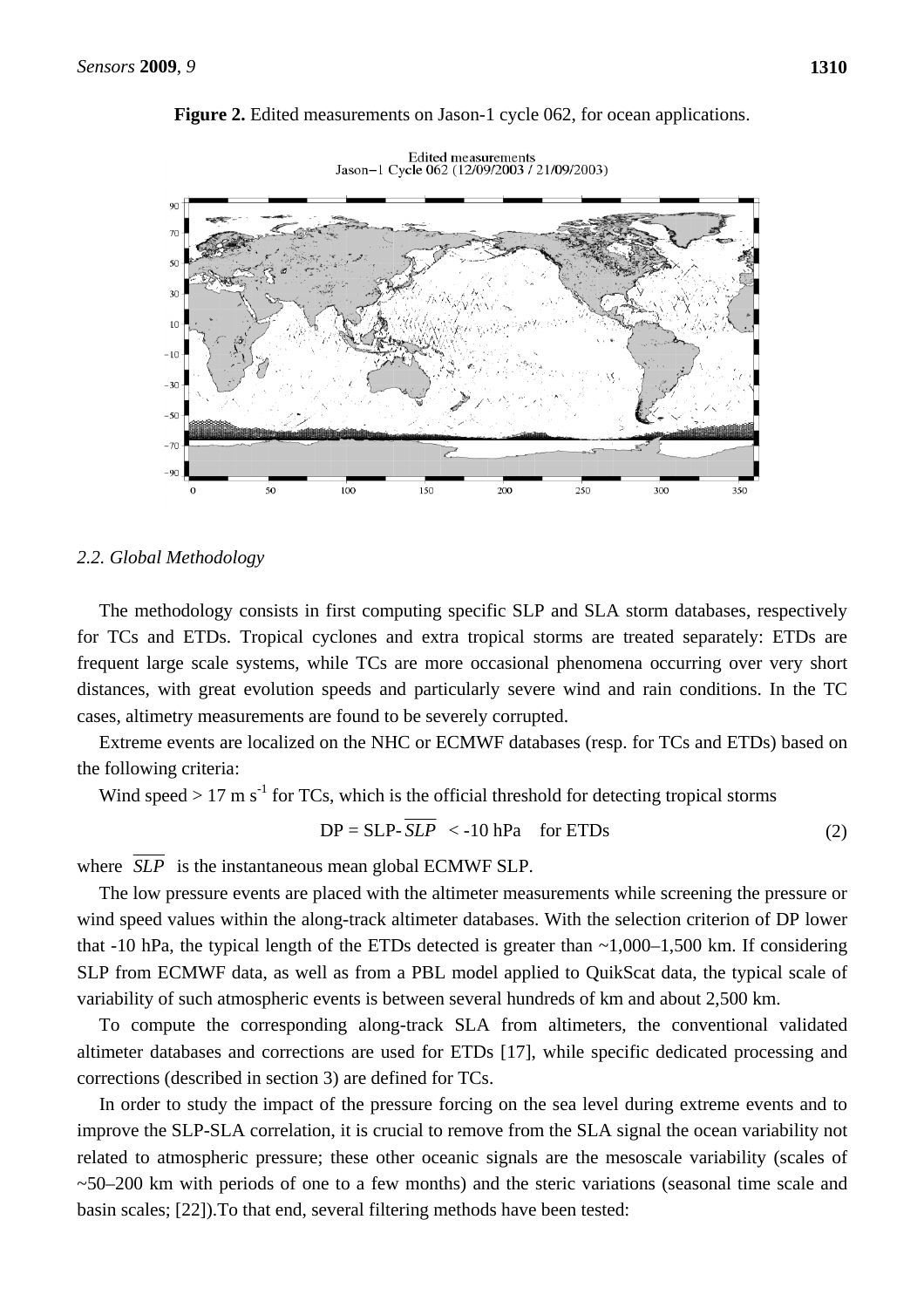- Along-track low-pass spatial filtering with different cutoffs for ETDs and for TCs;
- Removing SLA maps: because the oceanic variability is mainly at low frequencies, one possible filtering method is to remove the low frequency signals by using existing SLA maps (MSLA). These MSLA are routinely produced by SSALTO/Duacs ([18]) with an objective analysis method that combines altimeter missions in both near real time (NRT) and delayed mode (OI, [23]). They are thus optimal observations of the ocean variability by altimeters. In this study, along-track SLA can be corrected with a map of SLA derived from past SLA data (e.g., a map representing the sea level one week before the low pressure event), or using a map recomputed without taking into account the cyclone area.

The quantitative impact of the different filtering methods has been evaluated via the computation of along-track ECMWF DP-filtered SLA correlations: for each storm case, we consider 215 altimeter measurements at 1Hz frequency for ETDs (~1,500 km), and 100 measurements for TCs (~700 km).

For ETDs, several filtering with wavelengths between 700 km and 1,500 km have been investigated: a short 700 km cutoff generally does not allow removing the mesoscale variability of the SLA, while on the other hand, the 1,500 km filter can smooth out some pressure induced signal when the scale of the phenomenon is shorter. The best choice should be to adapt the filter wavelength to the scale of the event; however this is not feasible for a systematic analysis and within a real time processing context. The 1,500 km cutoff wavelength has been applied here because it gives the better SLP/filtered SLA correlations on the wide panels of ETDs studied.

For TCs, the MSLA filtering gives better results due to the small scale of the phenomena and to their rapid evolution; this filtering method is very robust even in a real-time processing context. Note that the MSLA filtering is not adapted to ETDs due to their larger spatial scale and to their higher frequency of occurrence.

To study the relationship between the SLP and SLA signals, statistical correlation and regression analyses have been performed on a wide number of storms (during year 2003; cf. Sections 4 and 5). Following the IB approximation used for normal meteorological conditions, a linear regression model between SLP and SLA has been investigated for extreme weather conditions:

$$
DP(hPa) = A * SLA (cm) + B
$$
 (3)

SLA is the along-track filtered Sea Level Anomaly, and DP is the pressure difference.

As this relation can vary spatially (due to wind effects or pressure enhanced effects in the eye of the storm …), we focused the analysis on the fiercest area of the storm, which is defined as the 16 consecutive along track points with the highest pressure drop (16 altimeter points along the track correspond to ~100 km, for each storm); all the storms detected on a given basin are considered in a same database. The results are thus mean correlation/regression coefficients for each ocean basin studied (Atlantic, Pacific and Indian): in this case, there is no regional variability taken into account at scales lower than the basin scale.

To investigate the regional variability of the SLP/MOG2D sea level relation (cf. Section 5), correlations and regressions have been performed on the 6-hours ECMWF and model maps, considering for each one degree box all cases with DP < -10hPa in the 2003 period.

Note that as the dry tropospheric correction has not been applied to SLA, this correction is implicitly included in the resulting regression model of equation (3). Following equation (1c) and since the variability of the dry tropospheric correction is about five times smaller than the standard IB, this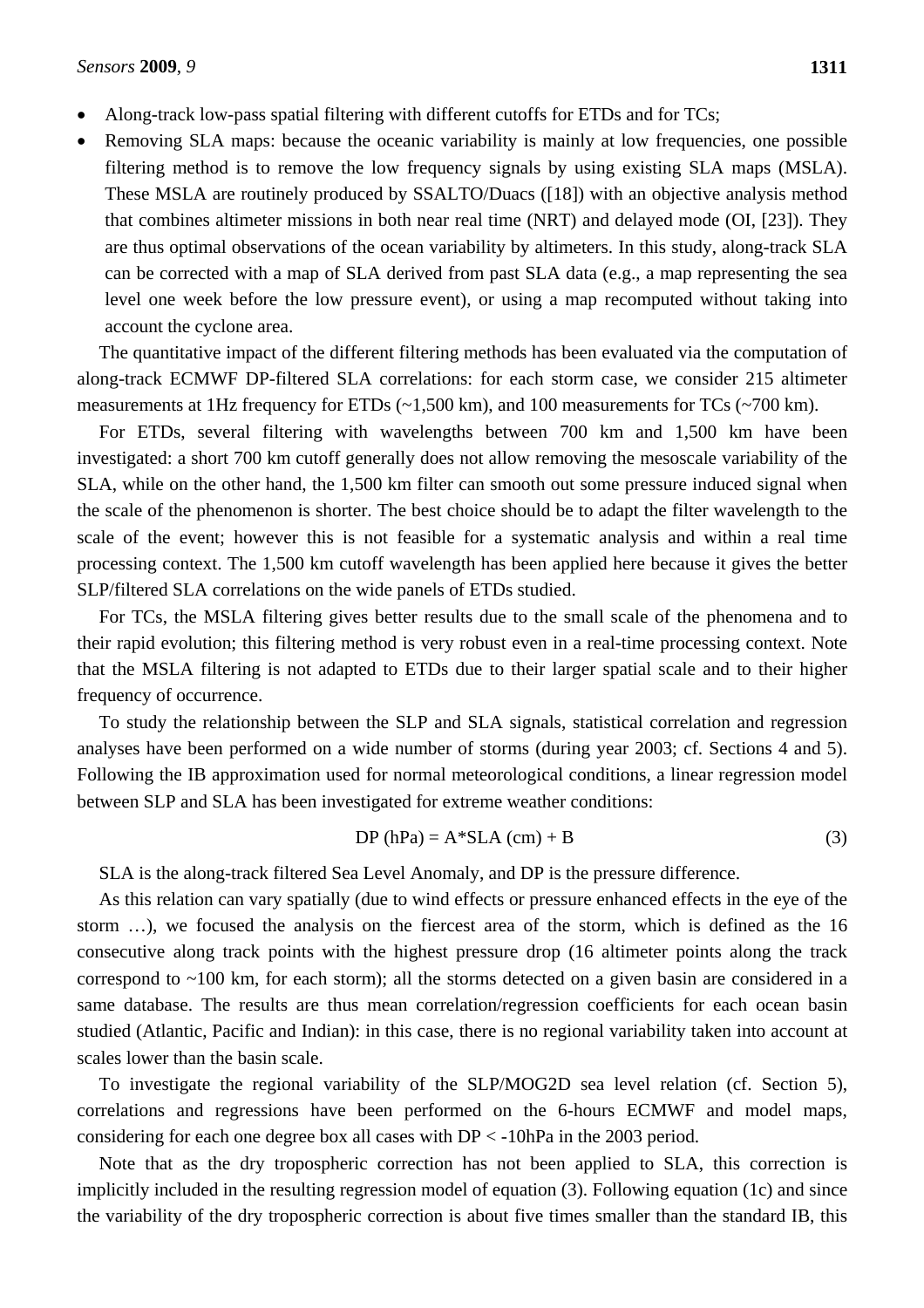would lead to IB-like coefficient of about -1.12 cm/hPa at high latitudes (or  $A = -0.89$  hPa/cm for equation (3)).

The regression models will be validated using independent datasets in section 0.2: ECMWF pressure during different time periods from the analysis period, QuikSCAT-derived SLP, and in situ data.

### **3. Detection of Tropical Cyclones**

Altimeter dual-frequency measurements can provide valuable information for tropical cyclones analysis and forecasting. Indeed, although limited by their dimensional sampling for operational use, the dual-frequency capability makes altimeters a unique satellite-borne sensor performing measurements of key surface parameters in a consistent way, i.e. surface winds, sea state, and rainfall rate. It is especially true where and when no aircraft measurements are available and when the classical Dvorak intensity analysis may be less accurate (at night, or when the cyclone eye is partially or totally obscured by clouds). This is illustrated in Figure 3, which displays the infrared GOES images the closest in time to the Jason altimeter track intersecting TC Isabel. These altimeter data were unique at that night time. Careful analysis of the altimeter retrieved wind speed and associated sea state could certainly help the intensity analysis performed from the GOES image.

**Figure 3.** GOES infrared brightness temperatures measured in TC Isabel and the Jason altimeter ground track in black. The arrow indicates the direction of the cyclone motion.



For studying tropical cyclones, the first issue is the lack of reference surface pressure data and wind fields. The NWP surface fields are less accurate for TCs because of the model resolution, the limitations in the physics and parameterizations, and the lack of observations to assimilate into the model. The HRD wind analysis benefit from various sources of observations (buoys, aircraft, satellite) but, although useful, it is a limited data-set which accuracy is strongly affected by the scarcity of surface data [13]. Finally, the ECMWF/QuikSCAT merged SLP fields presented in the previous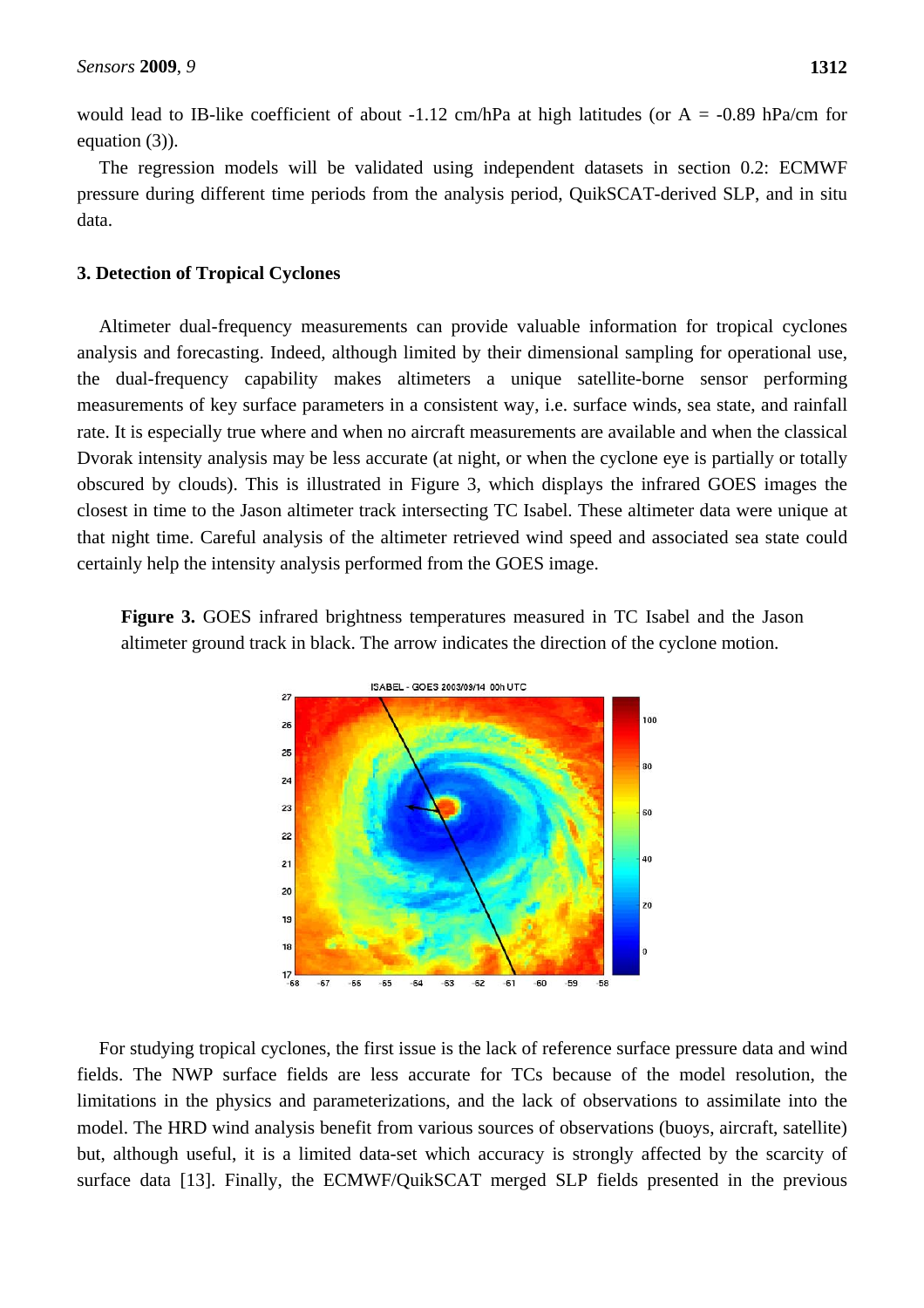section are hardly usable in TCs situations because the QuikSCAT measurements are heavily contaminated by rain [16].

The second issue is the lack of validated altimeter data during TCs. Due to their short scale and very high propagation speed compared to satellite inter-track distances and delay, frequent satellite flying over the eye of a hurricane is unlikely, unless a constellation of altimeters is operated. Moreover, when it does happen, altimeter measurements are severely affected: the measurements are corrupted by rain (Ku-band is very sensitive to rain) and the different geophysical/instrumental altimetric corrections used are not accurate enough for extreme weather.

Specific altimeter data processing is thus needed in order to improve the capability of altimetry to observe TCs and to allow extreme sea state conditions in the database. The points with the ice flag, the land flag and the S-band anomaly set on are still eliminated. The problem of rain contamination is partly fixed using C- or S-band measurements on Jason 1 and Envisat respectively; these bands are less affected by rain than the Ku band, but they are also noisier. SSB and wet Troposphere correction need to be recalculated in this specific extreme weather context.

Note that due to the lack of accurate SLP data and to the heavy altimeter data treatments needed, this part focuses on the SLA signal restitution during TCs and on the detection of such systems from altimetry.

### *3.1. Rain Effects and Computation of New 0 and Wind Speed*

Even though the Ku band is corrupted in tropical cyclone cases [2] due to strong attenuation by rain, an expected-Ku band backscatter coefficient  $(\sigma_0)$  can be recomputed from the  $\sigma_0$  at the lower frequency (C-band for Topex and Jason, S-band for Envisat) along with the mean rain-free relationship between the two frequencies (Ku/C and Ku/S) [24]. An iterative algorithm is used to account for the fact that C or S-band are also affected by rain, although the attenuation is small at these frequencies. The Young algorithm [25] and the expected Ku  $\sigma_0$  allow the computation of a new wind speed for values over  $20 \text{ m s}^{-1}$ .



**Figure 4.** Comparison of different wind speeds for Jason-1 during tropical cyclone Isabel.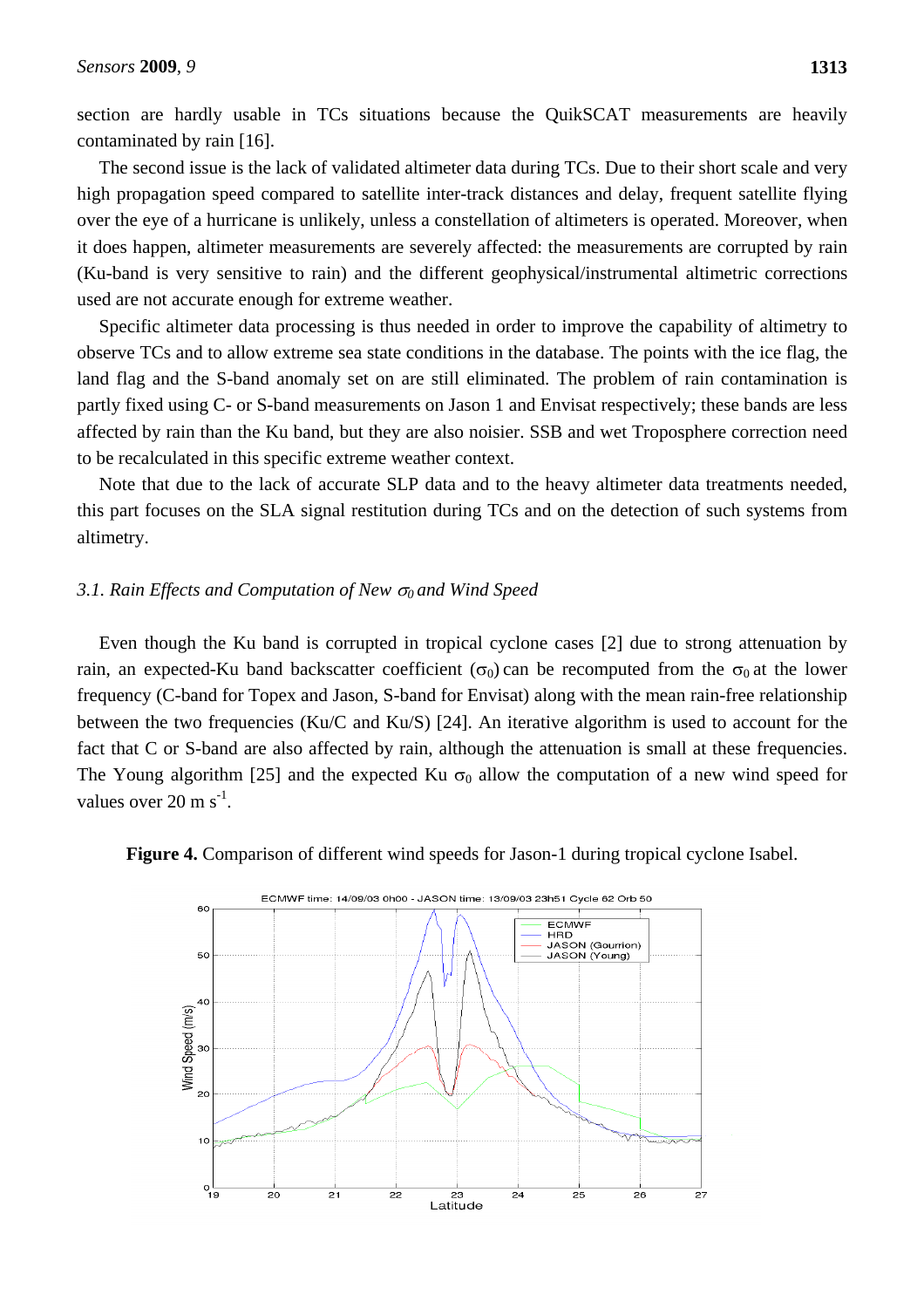This new altimeter wind speed is shown in Figure 4 for TC Isabel: it is stronger than the ECMWF value and closer to the HRD measurements in the fiercest area of the storm. All details about the methodology are given in Quilfen *et al*. [26].

### *3.2. Wet Troposphere Radiometer Correction*

For J1 data, the GDR wet tropospheric correction is used. In this case, the algorithm is parametric and uses three channels of the radiometer, including the 18.6 GHz channel which gives information about the sea surface; it can retrieve consistent values of the wet tropospheric correction during extreme events. These values will be used to validate the new wet tropospheric formula developed for Envisat and described hereafter.

The neural wet troposphere correction used for the Envisat data is very noisy and is not formulated for high sea state conditions [27], as shown in Figure 5 for TC Isabel. The ECMWF correction is underestimated in such extreme conditions and cannot be used either.

**Figure 5.** values of the neural radiometer and ECMWF wet troposphere corrections (in m) for Envisat during TC Isabel, in function of latitude (degrees).





### 3.2.1. The Parametric Algorithm for Envisat

The radiometer correction can be deduced from the brightness temperatures and the wind speed or backscatter coefficient in Ku band; this last parameter, wind speed or σ0, gives information about the sea surface. The parametric formula used in the beginning of the distribution of the Envisat GDRs is based on the radiometer brightness temperatures (two channels onboard Envisat: 23.8 and 36.5 GHz) and on the backscatter coefficient ( $\sigma$ 0 in Ku-band). It is a multilinear algorithm fitted on the basis of normal surface conditions [28]: the drawback of this initial computation is the overestimation of the correction in extreme conditions where it can reach 1.5 m (black curve on Figure 6).

A new parametric formula has thus been computed, including in the learning database the altimeter winds greater than 25 m.s<sup>-1</sup> as defined in the previous section (from S-band  $\sigma$ 0 and Young algorithm).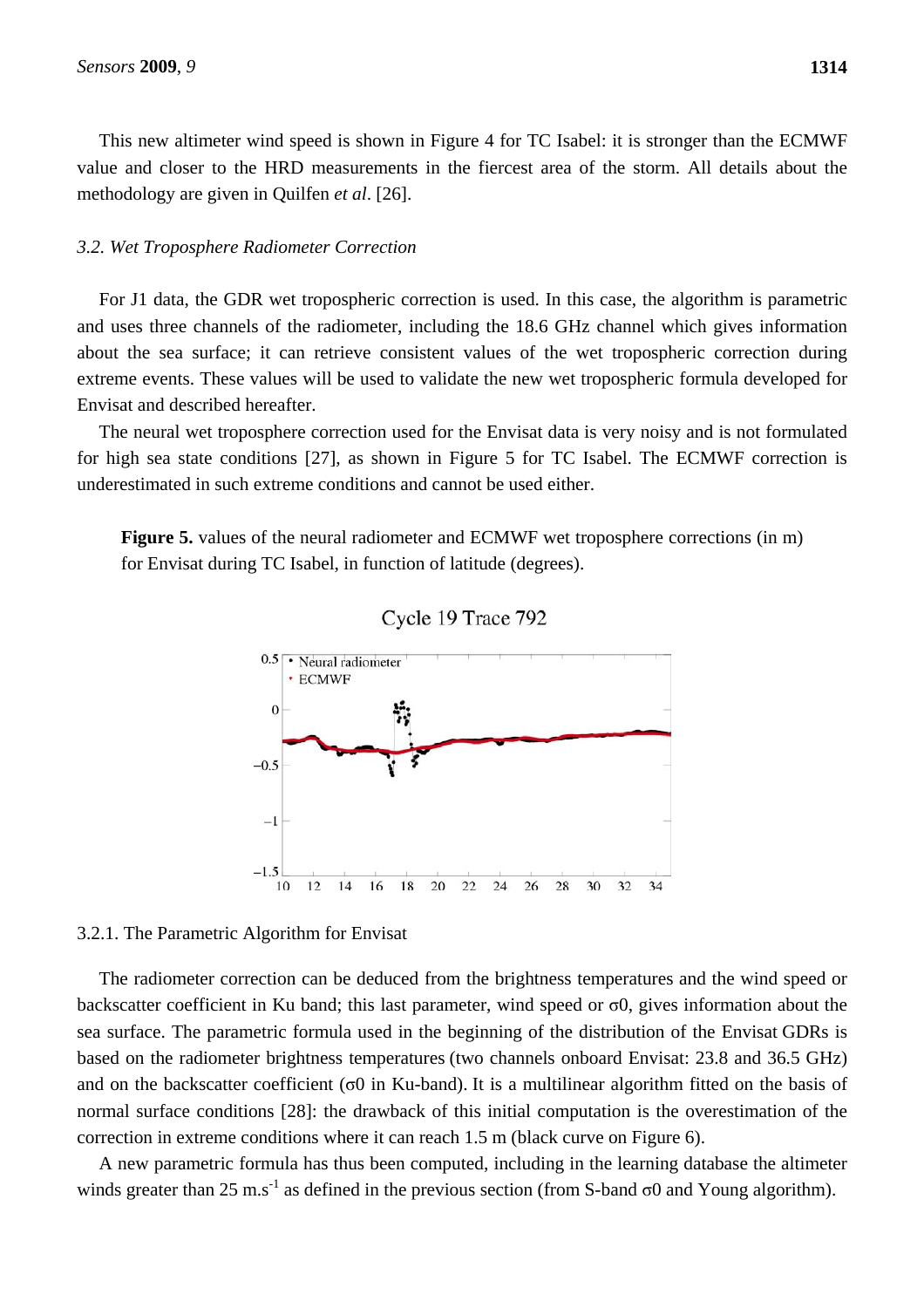\n
$$
\text{Wet\_tropo}_{\text{Extreme}} = 62.1360
$$
\n  
\n $\text{-}58.1935 \cdot \text{LOG}(280 - TB_{23.8})$ \n  
\n $\text{+}48.1591 \cdot \text{LOG}(280 - TB_{36.5})$ \n  
\n $\text{-}0.236073(\text{WindSpeed} - 7)$ \n

where the wind speed is in m.s<sup>-1</sup>, the brightness temperatures (TB) are in K, and the resulting correction is in cm. This new parametric algorithm has a minimum adjustment error of 4cm.

**Figure 6.** Wet troposphere correction computed for Envisat for TC Isabel (cycle 19-track 792).



The new correction (red curve) has weaker values during TCs but is not adapted for lower wind speeds around the area of the TCs (around 17°N and 18°N). In order to obtain a more realistic wet tropospheric correction all along the track, the two parametric corrections have been combined into a composite correction (blue curve): if the initial correction is greater than 0.5 m (which is the threshold for normal sea state conditions), the recomputed wet tropospheric correction is taken. A final smoothing avoids any discontinuities between the two corrections.

### 3.2.2. Validation of the New Parametric Correction

For validation, the new parametric formula obtained for Envisat (Equation 4) has been applied with the Jason-1 TBs and the wind speed recomputed for J1, on J1 track 50/cycle 62 over flying TC Isabel. The first channel is the same for Envisat and J1 (23.8 GHz) but the second one is slightly different (36.5 GHZ for Envisat and 34 GHz for J1). This can lead to a difference in the two algorithms for normal conditions, but the result for TC Isabel (red curve on Figure 7) shows that the formula is appropriate for the higher values of winds and TBs, where the correction reaches 0.7m as for the correction given by J1's algorithm. Again we notice that the values around the event are not consistent, which points out that this model is not adapted to normal conditions.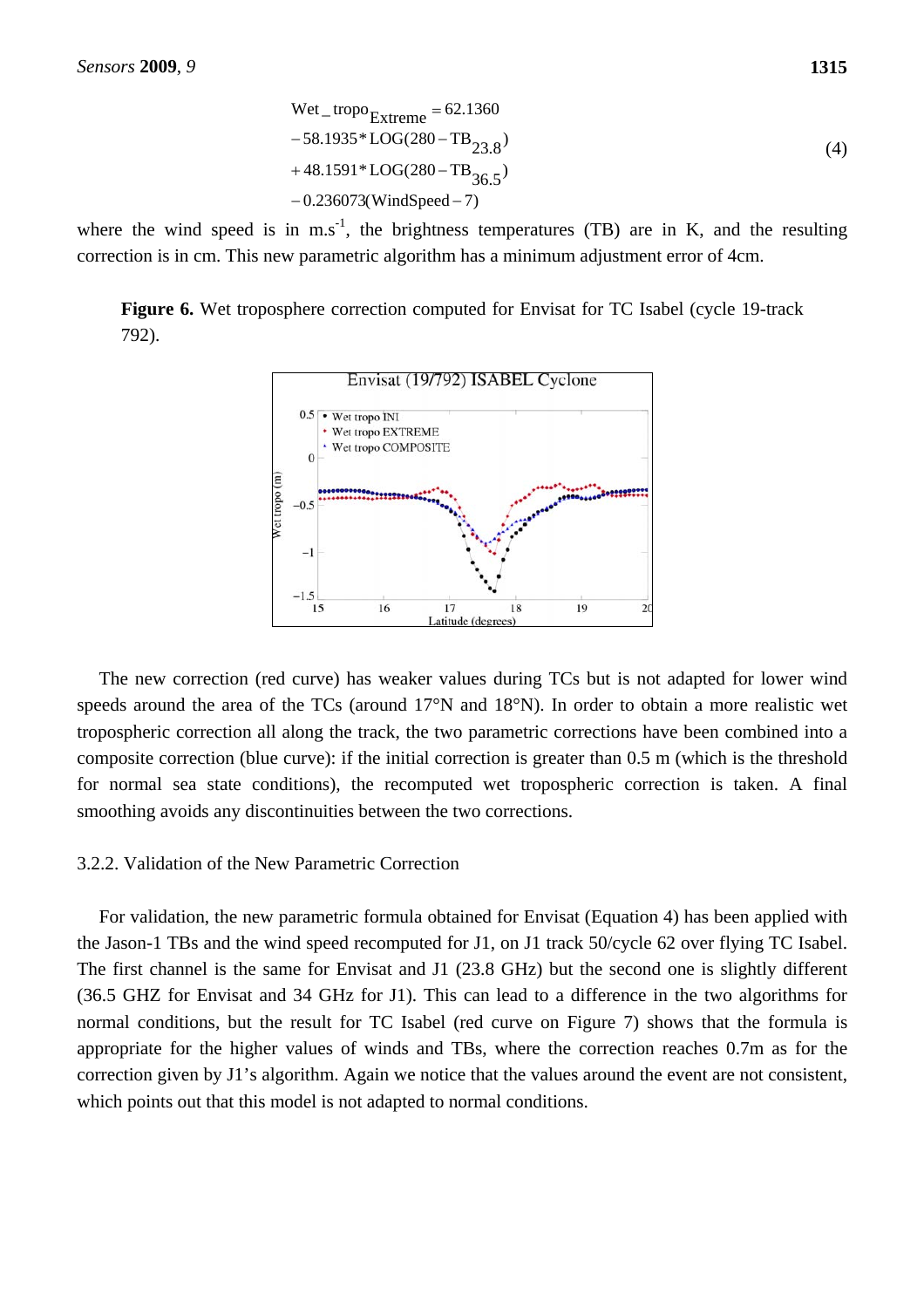Figure 7. Envisat parametric formula calculated with Jason-1 TBs (red) compared to the radiometric correction (black) for Jason for TC Isabel (J1 track 50/cycle 62). Wet troposphere correction unit is m.



# 3.2.3. The Neural Algorithm

Quartly [29] applied the neural algorithm using the "expected" Ku Sigma0 defined in section 3.1 as input to compute the wet tropospheric radiometer correction. In the case of TC Juan [30], this approach gives a continuously increasing water vapor curve until 90 kg/m<sup>2</sup> (which corresponds to a 56 cm decrease in the wet tropospheric path delay) in the fiercest area of the storm. But in the case of TC Isabel, the results are not realistic (Figure 8, left): the recomputed correction (red) gives estimations that are within the usual editing criteria (0 and 50 cm), but its along track variability is not continuously decreasing as expected during an extreme event. The inconsistency of the correction is likely due to the stronger conditions in TC Isabel: higher rain and stronger brightness temperatures (Figure 8, right).

**Figure 8.** Values of the wet tropospheric corrections computed with Neural Network algorithm with  $SIG_0$ -Ku from GDR (black) and "expected"  $SIG_0$ -Ku (red) (left) and values of TBs (right).

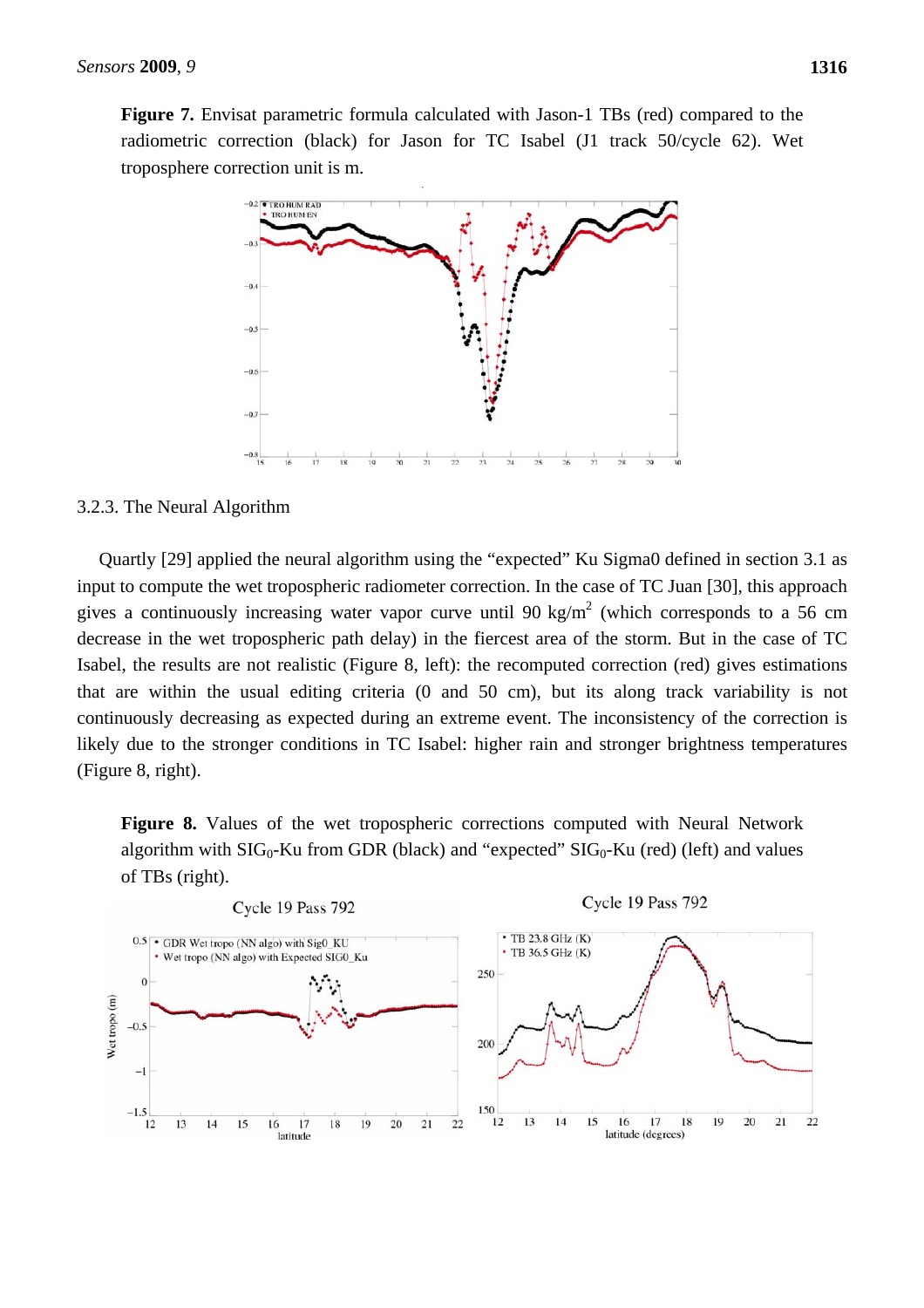#### *3.3. SSB Estimation*

A new SSB estimation has been computed in S-band for Envisat and for extreme low pressure cases. For normal sea states, the S-band SSB is computed with the non parametric algorithm using the Ku-band SSB [30].

In extreme conditions, the Ku-band is unusable. Moreover, if considering only extreme events (one year of crossover data with altimeter wind speeds over 15 m  $s^{-1}$ ), the number of points is reduced and the NP SSB algorithm is very close to fitting a simple linear model (SSB=A\*SWH):

$$
New SSB (Envisat) = -6\% * SWH
$$
 (5)

where SWH is the significant wave height in m. The error of this algorithm is below 1% of SWH for normal meteorological conditions.

This new SSB is very close to the NP SSB for SWH values of 6 m and 20 m  $s^{-1}$  wind speed, which shows the continuity between the SSB values in normal and extreme meteorological conditions.

In the same way, a computation of SSB has been made for Jason-1, based on C-band data:

New SSB (J1) = -4.6% \* SWH 
$$
(6)
$$

### *3.4. SLA Noise Reduction for TCs Applications*

The C and S bands are less affected by rain than the Ku band, but they are noisier. Table 1 gives the standard deviation of each 1-Hz measurement of the SWH (m), SIGMA-0 (dB) and Range (m) in the two bands for Jason-1 and Envisat. These values are derived from the standard deviation of 20-Hz altimeter measurements used to compute 1-Hz estimations. High noise tends to reduce the correlation between SLA (derived from C- or S-band measurements) and sea level pressure. The along-track filtering of S- and C-band measurements for Envisat and Jason-1 respectively has been tested for several wavelengths. A simple Lanczos filtering ([31]) of 85 km significantly reduces the noise in the SLA computation, as shown on Figure 9 (black curve).

**Table 1.** Standard deviation (m for SWH and Range, dB for Sigma0) of the 1-Hz measurements for Envisat and Jason-1 for the Ku and C or S bands for standard conditions (2-m SWH and 11-dB backscatter coefficient or sigma0).

|                | <b>Envisat</b> |        | Jason-1 |          |  |
|----------------|----------------|--------|---------|----------|--|
|                | <b>Ku</b> band | S band | Ku band | C band   |  |
| <b>SWH</b>     | $0.11\,$       | 0.42   | 9.12    | 0.3      |  |
| Range          | $0.02\,$       | 0.07   | 0.016   | 0.04     |  |
| <b>SIGMA-0</b> | 0.03           | 0.06   |         | $0.03\,$ |  |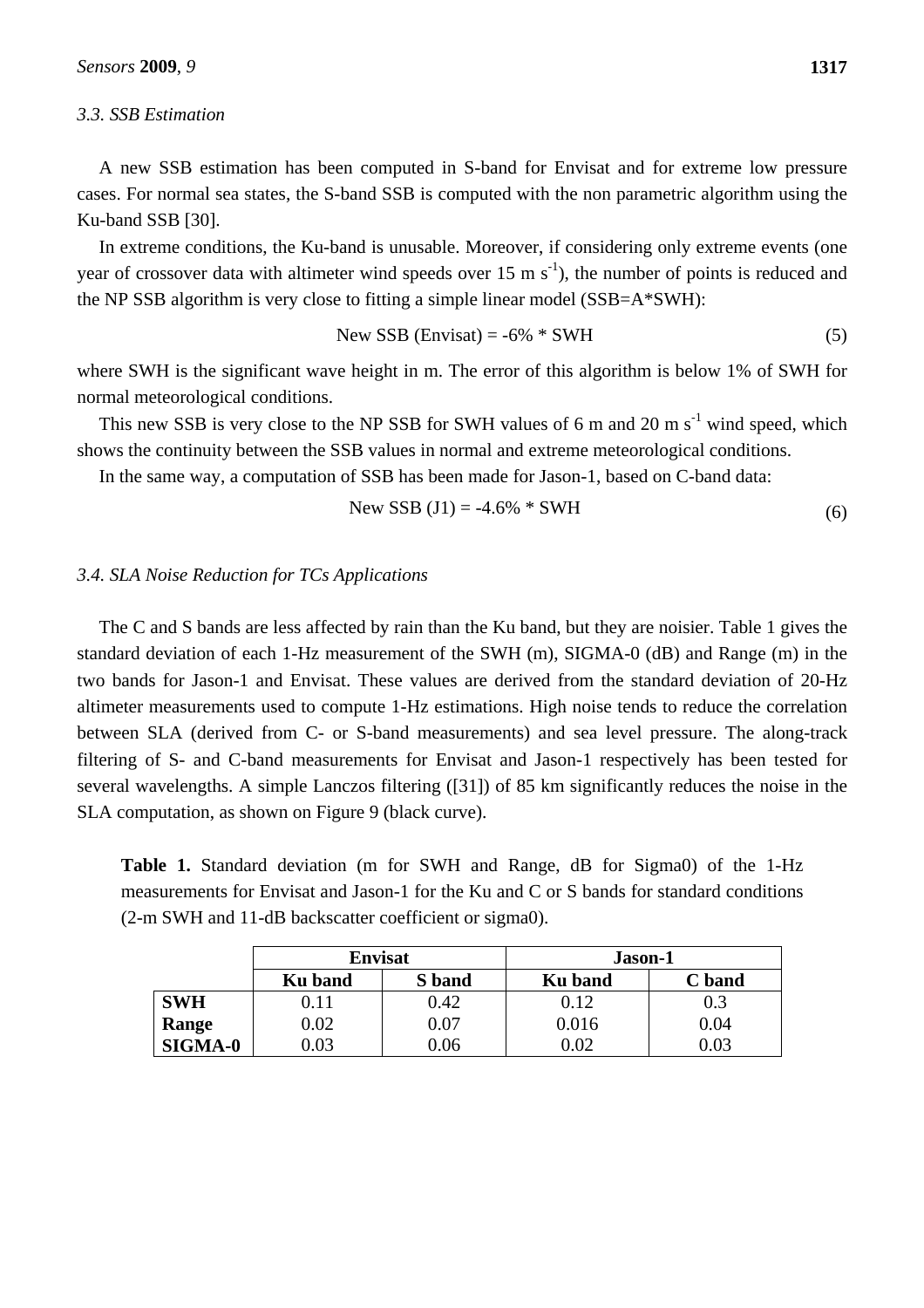Figure 9. Comparison of initial SLA (blue), recomputed SLA with wet tropospheric and SSB corrections (red) and recomputed SLA with the noise reduction applied (black) in m for Envisat during Tropical Cyclone Isabel.



# Envisat (19/792) ISABEL Cyclone

# *3.5. SLA Filtering for TCs Applications*

The MSLA filtering removes the ocean signal not related to atmospheric pressure with good accuracy during TCs. Several SLA maps have been computed in order to improve the filtered signal: optimal interpolations (OI, [23]) have been performed using the complete data set with a window of 40 days or removing spatial and temporal areas corresponding to the cyclone. A correlation analysis between SLA-MSLA and SLP has shown close results for the different mapping, confirming the robustness of this filtering method.

Note that the MSLA filtering has been tested in a Near Real Time (NRT) context, using in the OI only the measurements before the day of the cyclone with a decentred window: results are very similar to the off-line MSLAs and show the efficiency of the method and the ability of NRT altimetry to detect such extreme events.

**Figure 10.** Initial and final SLA computed for Envisat (cycle 19, track 792) and Jason-1 (cycle 62, track 50) during Tropical Cyclone Isabel.

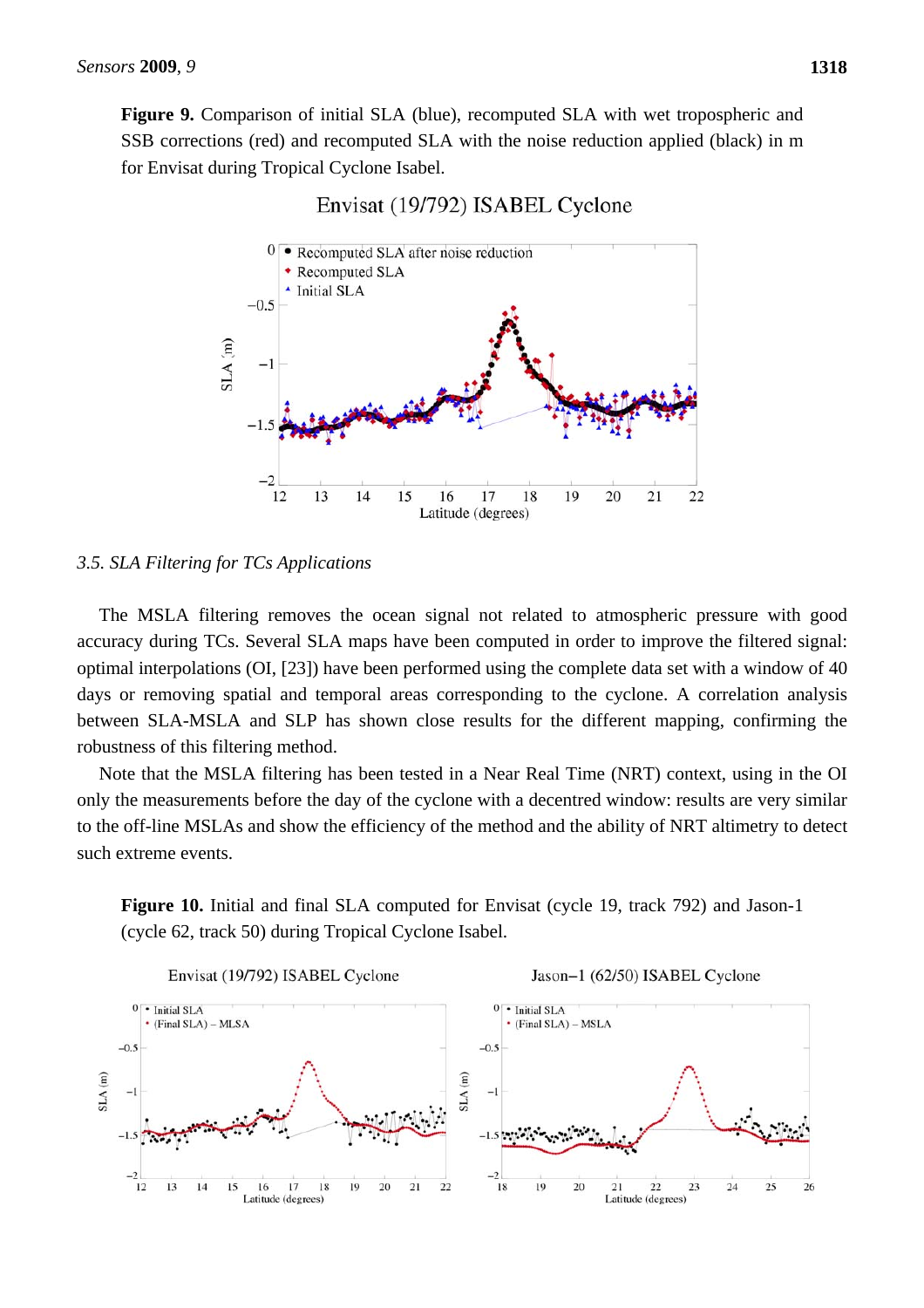Figure 10 shows the reconstructed signal (SLA-MSLA) using all new dedicated processing (SSB for Jason-1 and Envisat, Wet troposphere for Envisat) for TC Isabel. One gets a very interesting alongtrack SLA signal within the fiercest area of the storm, showing a storm surge greater than 50 cm: it is consistent with an IB response to a strong low pressure forcing. Notice that, at the present time, no in situ measurement is available to validate quantitatively this new SLA during TCs.

### **4. Retrieving SLP during Extra Tropical Depressions**

The relationship between SLP and SLA during extra-tropical storms has been investigated in order to retrieve the surface pressure from altimeter measurements. The ECMWF pressure fields and the altimeter validated database are used. For ETDs, the main issue is to filter out ocean variability not related to atmospheric pressure forcing: an along track low-pass filter has been applied systematically with a wavelength of 1,500 km. A variable wavelength adapted to the size of each depression allowed a better filtering but is hardly usable for a systematic analysis.

### *4.1. SLP-SLA Regression Analysis*

The analysis covers all ETDs occurring during year 2003. The altimeter filtered SLA and the ECMWF pressure fields are used to fit the A and B regression coefficients (from Equation 3) through a least-squares method focusing on the fiercest area of the storms. The analysis has been performed separately for three different ocean basins: North Atlantic, North Pacific and Indian Oceans. The best correlations between SLP and filtered SLA have been obtained when excluding coastal areas and strong mesoscale variability areas from the analysis (cf. Table 2). Note that the correlations are strong in the three zones, and the regression coefficients are very stable within a 95 percent confidence level.

A is smaller than the 1hpa/1cm value, because the dry tropospheric correction has not been applied to the SLA (cf. 2.2). Thus the values of A are not very different from the standard IB in the three oceans. During extreme events one would expect that strong winds will impact the sea level, which is not appearing on these regression values: this might be due to the global approach (means on wide basins, unique along-track SLA filtering). A regional analysis will better point out the wind effects (see sections 5.2, 5.3).

| <b>Ocean</b>                    | $A(hPa/cm)$ with<br>95% confidence<br>level | B<br>(hPa) | <b>Correlation</b> | Nb of<br>samples | <b>Error</b> on<br>2004<br>rms/mean<br>(hPa) |
|---------------------------------|---------------------------------------------|------------|--------------------|------------------|----------------------------------------------|
| <b>North</b><br><b>Atlantic</b> | $-0.796 \pm -0.00011$                       | $-172.89$  | $-0.83$            | 6962             | $5.25/-0.4$                                  |
| <b>North</b><br><b>Pacific</b>  | $-0.77 \pm -0.00011$                        | $-173$     | $-0.84$            | 6654             | $5.2/-0.3$                                   |

**Table 2.** SLP-SLA regression models for 2003 extra-tropical depressions.

The rms error of the regression model (Table 2), if compared to ECMWF SLP in 2004, is 5.2 hPa for the three oceans. As the Saffir-Simpson scale used to classify hurricanes/depressions, defines each

**Indian** -0.817 ± -0.00008 -175.35 -0.88 6810 5.16/-1.2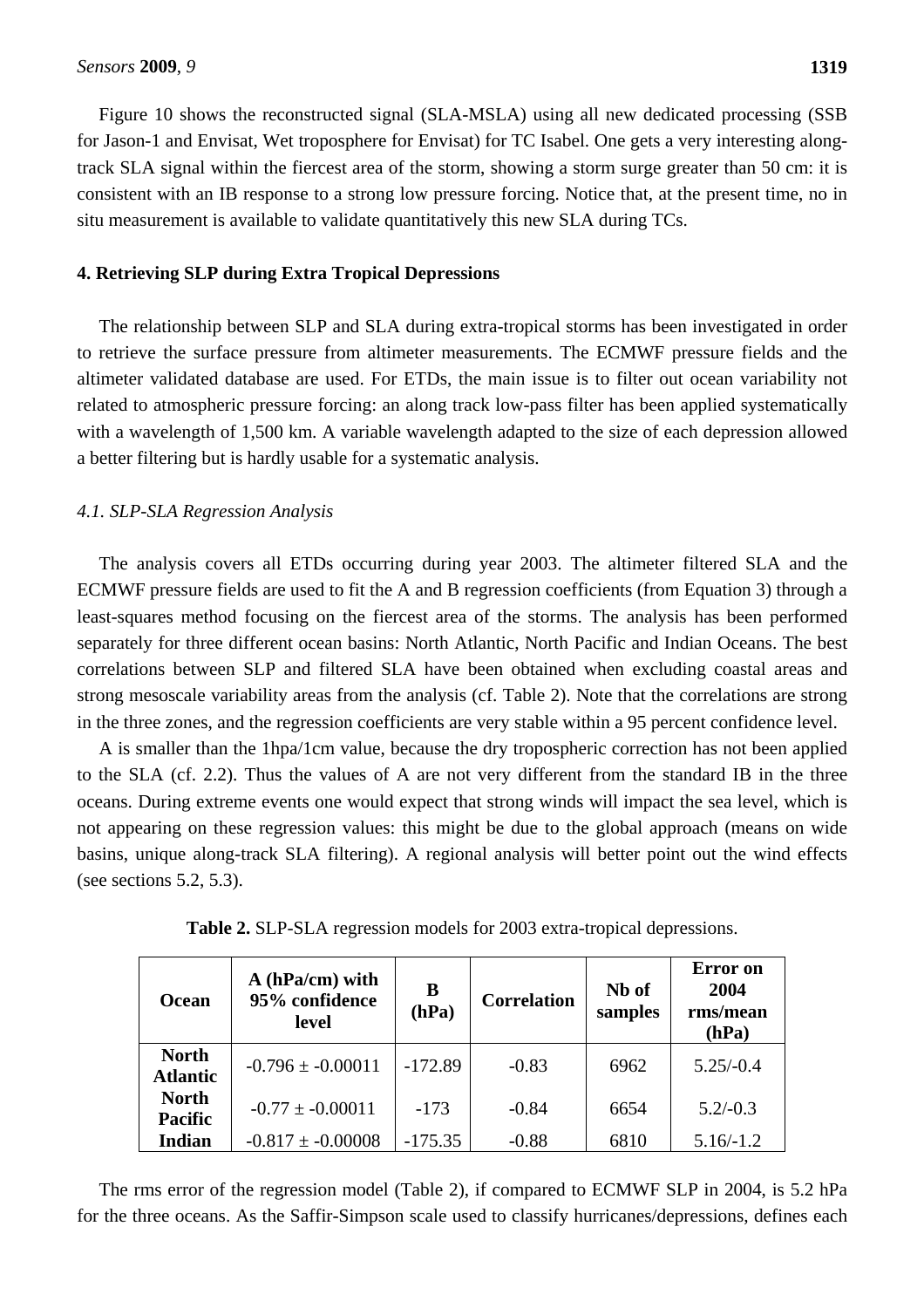category within a pressure increment of 15/25 hPa [32], such observations with an accuracy of 5 hPa or less are valuable. However during ETDs, one can still expect reducing this error while improving the SLA and/or the filtered SLA signals and the regression model (cf. section 5).

## *4.2. Validation of the Altimeter SLP during ETD*

Comparisons of the altimeter restored SLP have been performed with different datasets: QuikSCAT-derived SLP, ECMWF SLP and the collocated Jason/buoy product. Buoy data include the NDBC network operated by NOAA and available via internet, data acquired in Europe available through Météo-France, and data from the TAO array operated by PMEL. The criteria for collocation between buoy and altimeter measurements are: maximum time separation of 60 min, maximum spatial separation of 50 km. These databases are available at IFREMER. Only off shore buoys with an estimated local pressure difference greater than 10 hPa have been used for the validation, which reduces the dataset to 162 collocated measurements.

Table 3 presents some Jason-QuikSCAT and Jason-ECMWF statistical comparisons: the mean correlation is close to 0.95 for all ocean basins. The percentage of collocations with a correlation lower than 0.8 is close to 10, with significantly lower values in the northern hemisphere. This difference between the northern and southern hemispheres is likely due to the strong variability associated with the ACC, which may pollute the pressure-induced SLA signal in the southern hemisphere. Figure 11 illustrates the problem of the along-track filtering process within strong mesoscale areas (ACC variability): the method cannot properly extract the pressure-induced signal.

**Table 3.** Mean correlation coefficient between the SLP, and percentage of cases for which this correlation is lower than 0.8, for each ocean basin. The upper value is for the Jason/QSCAT correlation, the lower one for Jason/ECMWF.

|                           | <b>N.Atlantic</b> | N.Pacific | Indian |
|---------------------------|-------------------|-----------|--------|
| Mean correlation   0.96   |                   | 0.95      | 0.96   |
| coefficient               | 0.96              | 0.94      | 0.96   |
| $%$ of correlation $ 6.7$ |                   | 8.5       | 11.8   |
| coefficient < 0.8         | 81                | 64        | 10.8   |

Figure 11. Comparison of the along-track SLP for the ETD of  $11/01/2004$  2:50 UTC QuikSCAT time. The abscissa shows the along-track distance in km (one stick every 100 km).

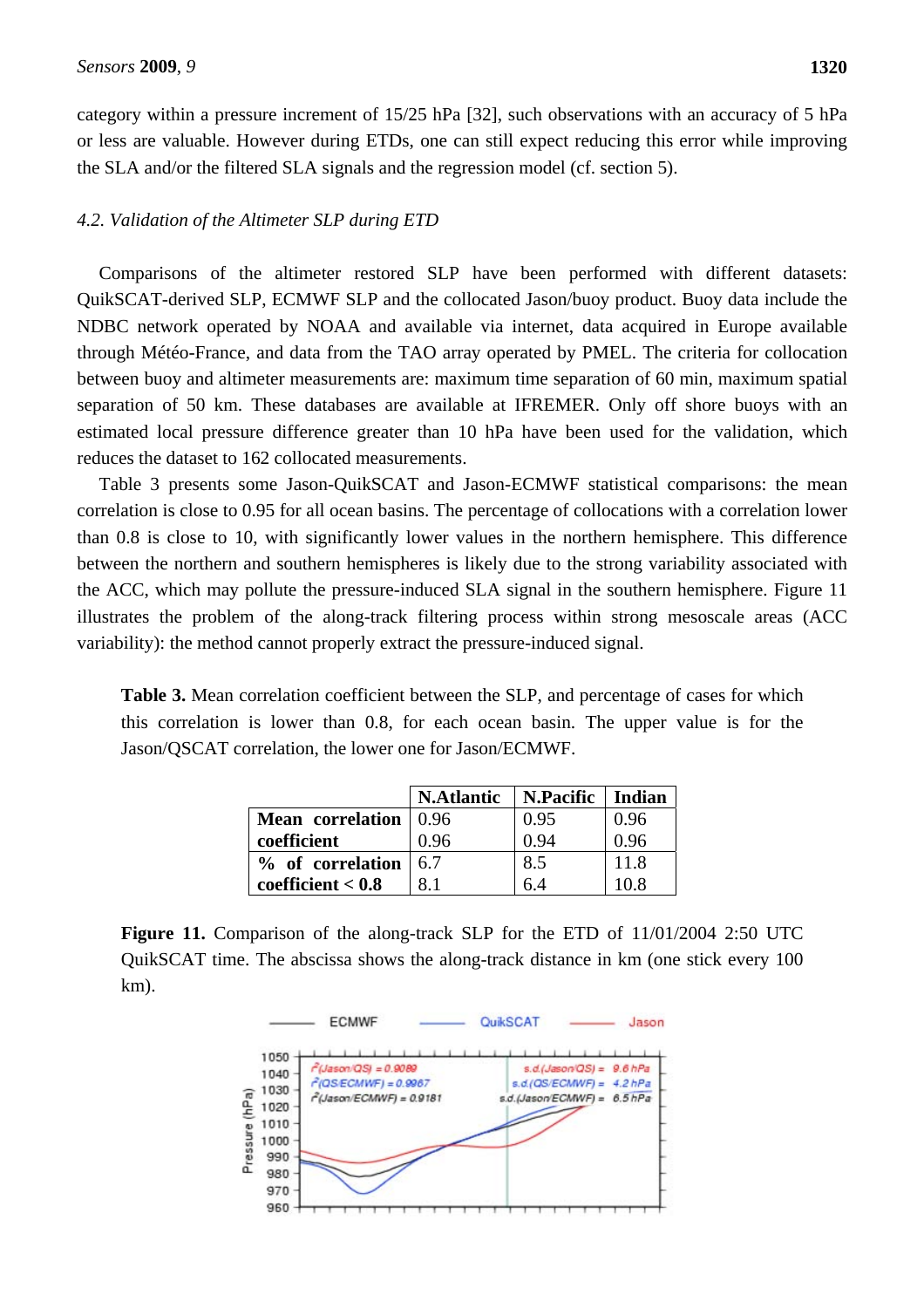When the ETDs are strong and large-scale when compared to the background variability, an accurate pressure signal can be retrieved from altimetric measurements (Figure 12). But the error can be greater for smaller-scale ETDs that might be smoothed out by the large-scale along-track filtering, and due to strong and localised wind effects that are not taken into account within the basin-wide mean regressions (Figure 13).

**Figure 12.** Comparison of the along-track SLP for the ETD of 23/04/2004 21:08 UTC QuikSCAT time. The abscissa shows the along-track distance in km (one stick every 100 km).



Figure 13. Comparison of the along-track SLP for the ETD of 21/03/2004 5:12 UTC QuikSCAT time. The abscissa shows the along-track distance in km (one stick every 100 km).



**Figure 14.** Comparison of the Jason SLP with buoys measurements (abscissa). The colored bar gives the SLA in m.

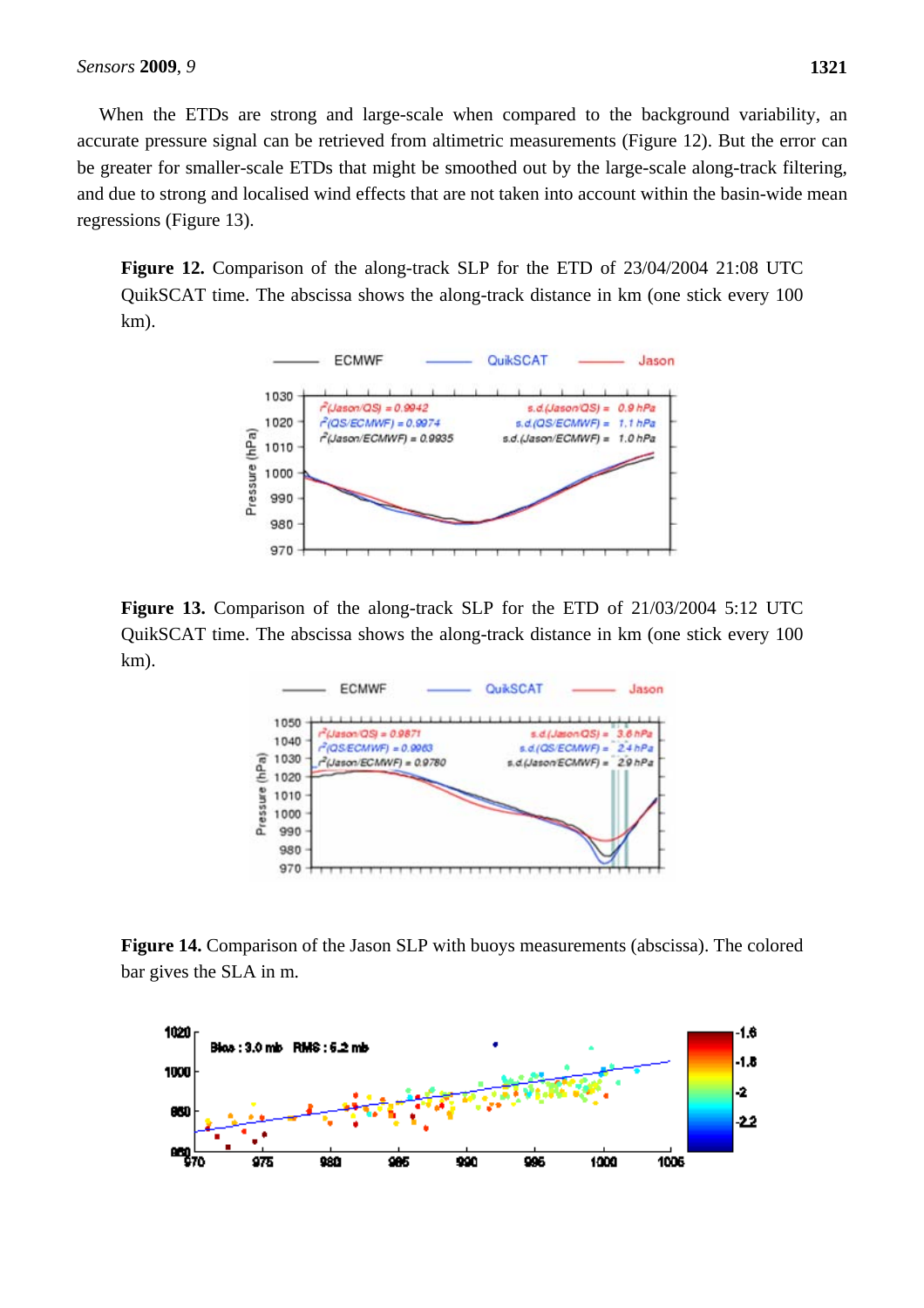**1322**

Figure 14 shows the comparison of the Jason SLP with buoys measurements. The Jason SLP is overestimated by about 3 hPa, which reflects the mean overestimation of the ECMWF SLP used to calibrate the SLP/SLA relationship in low pressure systems. The rms error between Jason and buoys SLP is only 5 hPa. There is a small residual dependency of the error (Jason – buoy SLP) on the sea level anomaly, which means that the regression models could still be improved. It should be noted that a multivariate regression analyses between SLP, filtered SLA and the altimeter wind speed, did not significantly improve the rms error.

# **5. Comparisons with a Dynamical Modeling Approach for ETD**

Barotropic simulations are used to further investigate the SLP-SSH relation during mid-latitude storms. MOG2D is a finite elements non-linear gravity wave model using shallow water equations. This global barotropic model allows simulating the high-frequency response of the ocean to atmospheric pressure and wind forcing [6,33]. The model is forced by ECMWF pressure and wind fields. MOG2D outputs only contain, in essence, atmospherically forced signals; if neglecting model errors, the model sea level thus represents the ideal along track filtering and the ideal altimeter measurement of the SLA signal.

# *5.1. SLP/MOG2D Sea Level Regression Analysis*

The mean regression between MOG2D sea level and the ECMWF SLP has been performed on all 2003 ETDs (Table 4). Note that the MOG2D sea level does not need to be along-track filtered as it is, in essence, only representative of the ocean response to atmospheric wind and pressure forcing.

| Ocean                 | $A(hPa/cm)$ with<br>95% confidence level | B(hPa)  | <b>Correlation</b> | N <sub>b</sub> of<br>samples | Error on<br>$2004$ (hPa) |
|-----------------------|------------------------------------------|---------|--------------------|------------------------------|--------------------------|
| <b>North Atlantic</b> | $-1.13 + -0.00005$                       | $-2.7$  | $-0.91$            | 7447                         | $3.57/-0.34$             |
| <b>North Pacific</b>  | $-1.07 + -0.00003$                       | $-0.95$ | $-0.94$            | 7407                         | 3.45/0.15                |
| Indian                | $-1.2 \pm -0.00007$                      | $-4.66$ | $-0.87$            | 8109                         | $4.77/-0.81$             |

**Table 4.** SLP-MOG2D Sea level regression models for 2003 extra-tropical depressions.

As expected, the linear regression coefficient A is greater than 1 hPa/cm in absolute value, reflecting the anticorrelation between the pressure and the wind effects. The global error on the restituted pressure is significantly weaker when considering the MOG2D signal instead of altimeter measurements (Table 2): the improvement reaches more than 30 % for the North Atlantic and North Pacific oceans and represents the minimum gain we could get on the altimeter-based regression models, while improving the filtering of altimeter data from all signals not related to atmospheric forcing. The residual error is due to model errors (physics approximations, grid size, bathymetric errors, atmospheric forcing errors [34,35]), and to the limitation of the global linear regression model. Note that a multivariate and linear regression analysis between SLP, MOG2D sea level and altimeter wind speed, did not significantly improve the performance of the regression model to restore atmospheric pressure.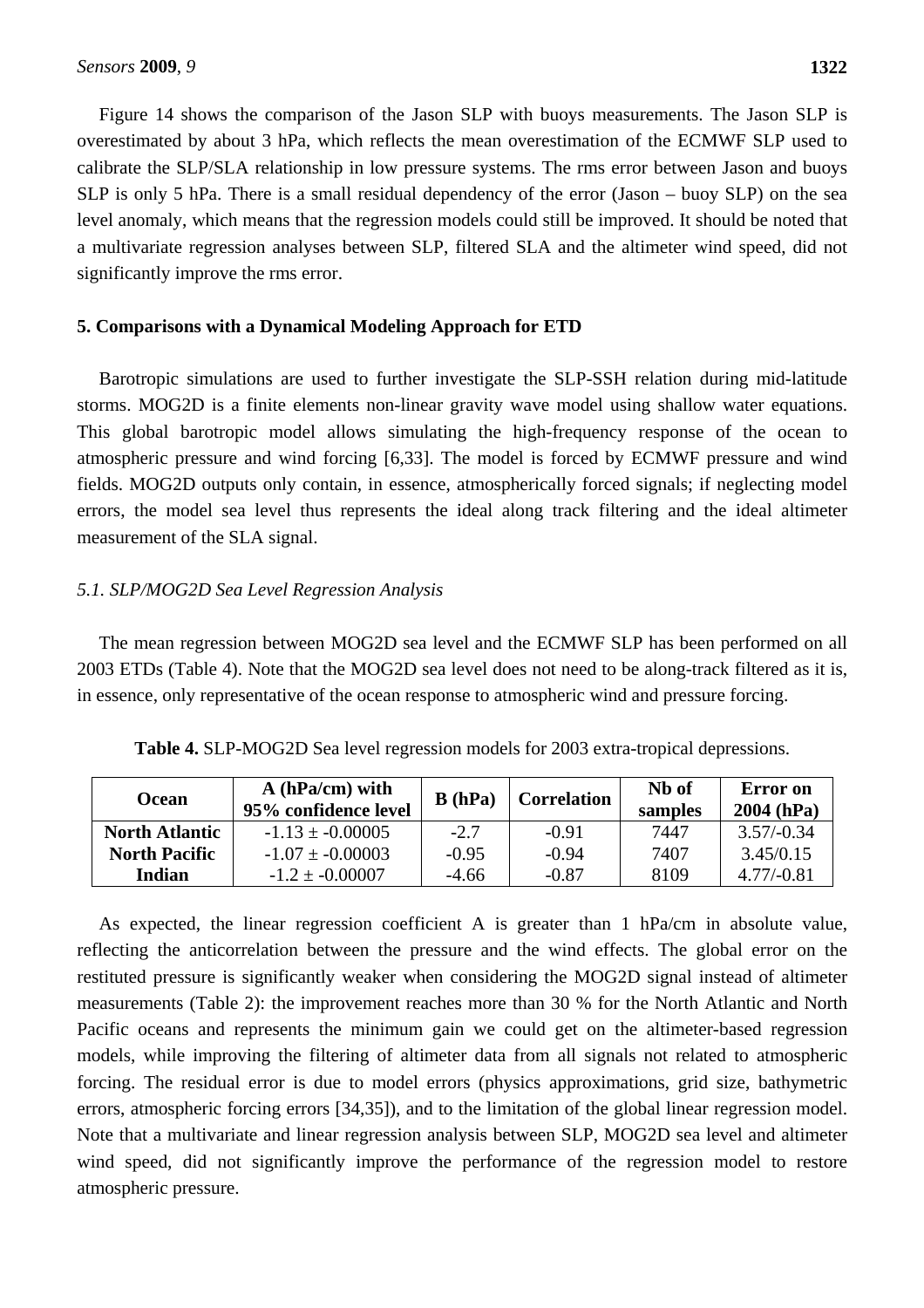### *5.2. Regional Variability of the SLP-SLA Relation*

The spatial variability of the SLP-MOG2D sea-level relation has been investigated: the regression coefficient A is plotted on Figure 15 for the Indian and the north Pacific oceans. As expected, it has a strong spatial variability [9]: A is smaller in absolute value, in coastal areas, due to non-linearities, dissipation, and coastal wind effects [36]. A is greater in absolute value, in deep ocean regions where the ocean has a strong dynamic response to wind forcing [6,37], due to the anticorrelation between the wind and pressure effects; these results are consistent with prior studies on the regional IB effects during normal meteorological conditions [8,9]. Note that north of 45°S in the Austral Indian ocean, the analysis is not significant because of too few extreme cases.

**Figure 15.** Upper panel is Indian ocean, lower panel is north Pacific ocean. Left: regression coefficient A between SLP and MOG2D sea level (hPa/cm). Right: number of cases with  $DP < -10hPa$ .



*5.3. Focus on the ETD of 03/21/2004 5:12 UTC QuikSCAT* 

We focus on the ETD of 03/21/2004 in the north-east Pacific Ocean. We compare the restored pressure signals from the SLA based regression analysis on one hand (cf. 4.1) and from the MOG2D sea level regression models on the other hand. In this last case, MOG2D model is forced with ECMWF wind and pressure and then the pressure is estimated from the model sea level (as described in sections 5.1 and 5.2). Figure 16 shows the collocated Jason-1 track on the ECMWF IB signal (a), the ECMWF wind speed map (b), and the IB deviation (IBD) map computed with the MOG2D model (c). Figure 17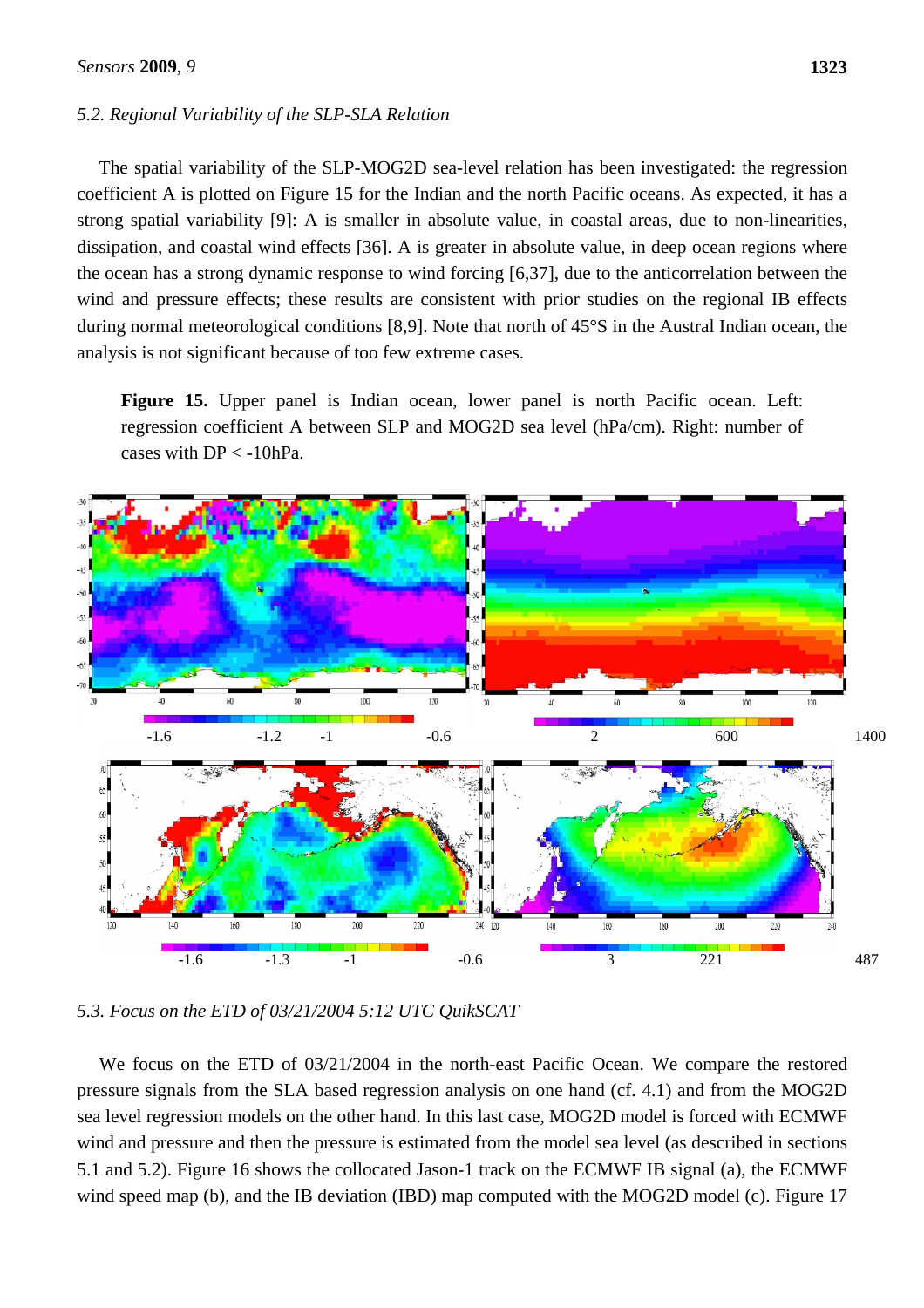shows the along-track unfiltered and the 1500-km low-pass filtered Jason-1 SLA (a), the along-track ECMWF and altimeter wind speed profiles (b), and the along-track SLP profiles (c, and d for regional regression model in green).

**Figure 16.** Case of 21/03/2004 over the North Pacific Ocean – J1 cycle 81 – track 71. (a) map of the IB signal at the time of the event, in cm (top panel). (b) map of the ECMWF wind speed in m.s<sup>-1</sup> (center panel). (c) map of the IBD signal in cm (lower panel).



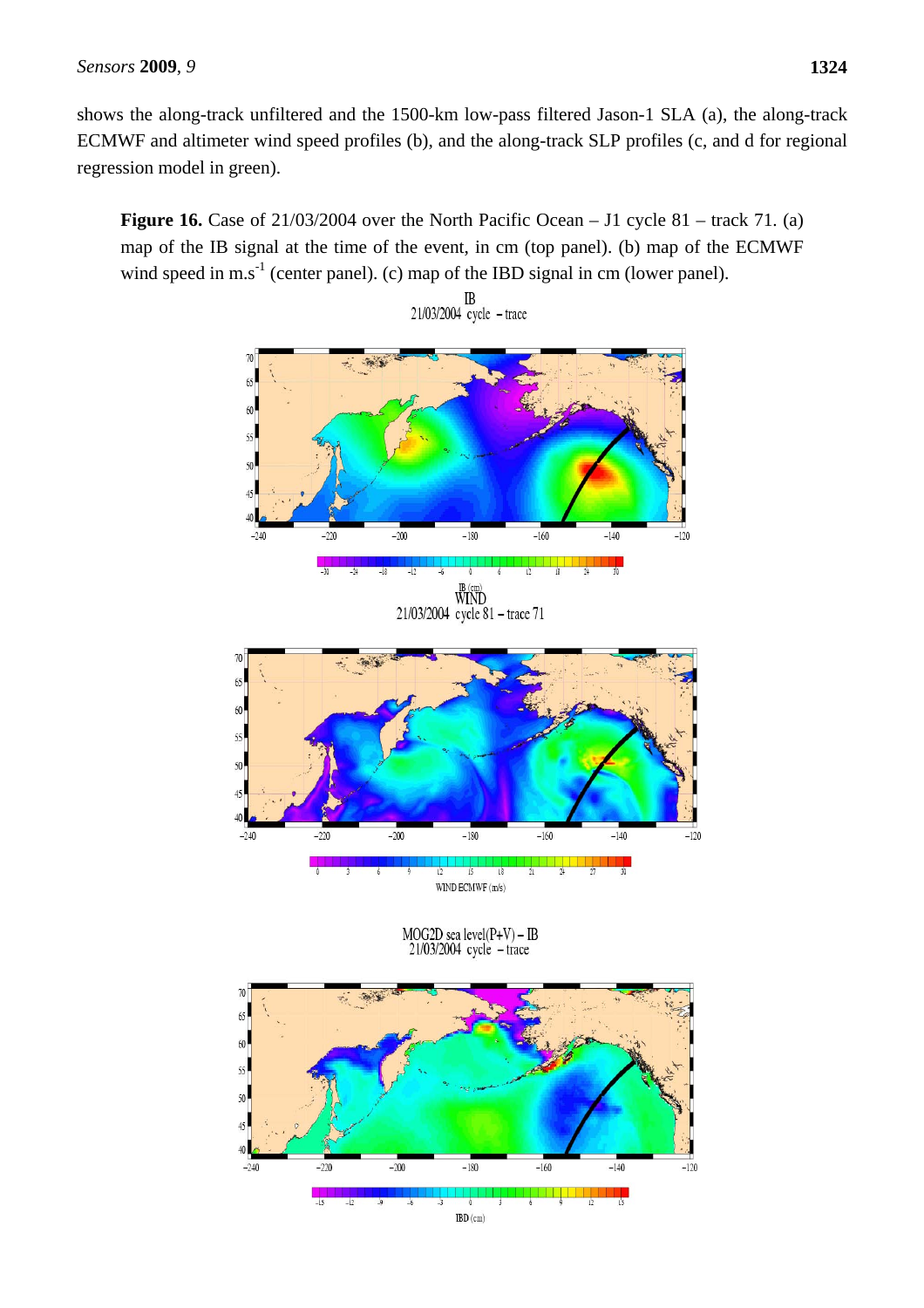This ETD has a small spatial scale (about 500 km) if considering the pressure gradient  $DP > 10$  hPa, with a sharper pattern about 48°-49° North (Figures 16a and 17a). The altimeter and the model wind profiles are in good agreement: the minimum in wind speed is well localized around 48°-49° North, but the ECMWF wind speed gradient is too sharp (Figure 17b).

**Figure 17.** Case of 21/03/2004 over the North Pacific Ocean – J1 cycle 81 – track 71. Along-track plots, abscissa is latitude. (a) SLA in black and filtered SLA in red (cm, upper left panel); (b) ECMWF wind speed in red and altimeter wind speed in black  $(m.s^{-1})$ , upper right panel); (c) ECMWF DP in black, altimeter-restored DP from global model in red and from barotropic model global analysis in green (Pascals, lower left panel); (d) same as (c) with green line showing DP from the regional regression model (Pascals, lower right panel).



The local response of the SLA to this forcing is not clear in Figure 17a, because it is of the same order of magnitude as the surrounding mesoscale variability; the 1,500-km along-track filtering applied on SLA for the systematic analysis (cf. 2.2 and 4.1) smoothes out most of this small scale ETD signal (examples Figure 11, Figure 13).

MOG2D simulation clearly shows a local response of the ocean to these forcings (cf. Figure 16c): a small cell of strong IBD signal (IBD = sea level – IB), reaching -12 cm, is localised under the satellite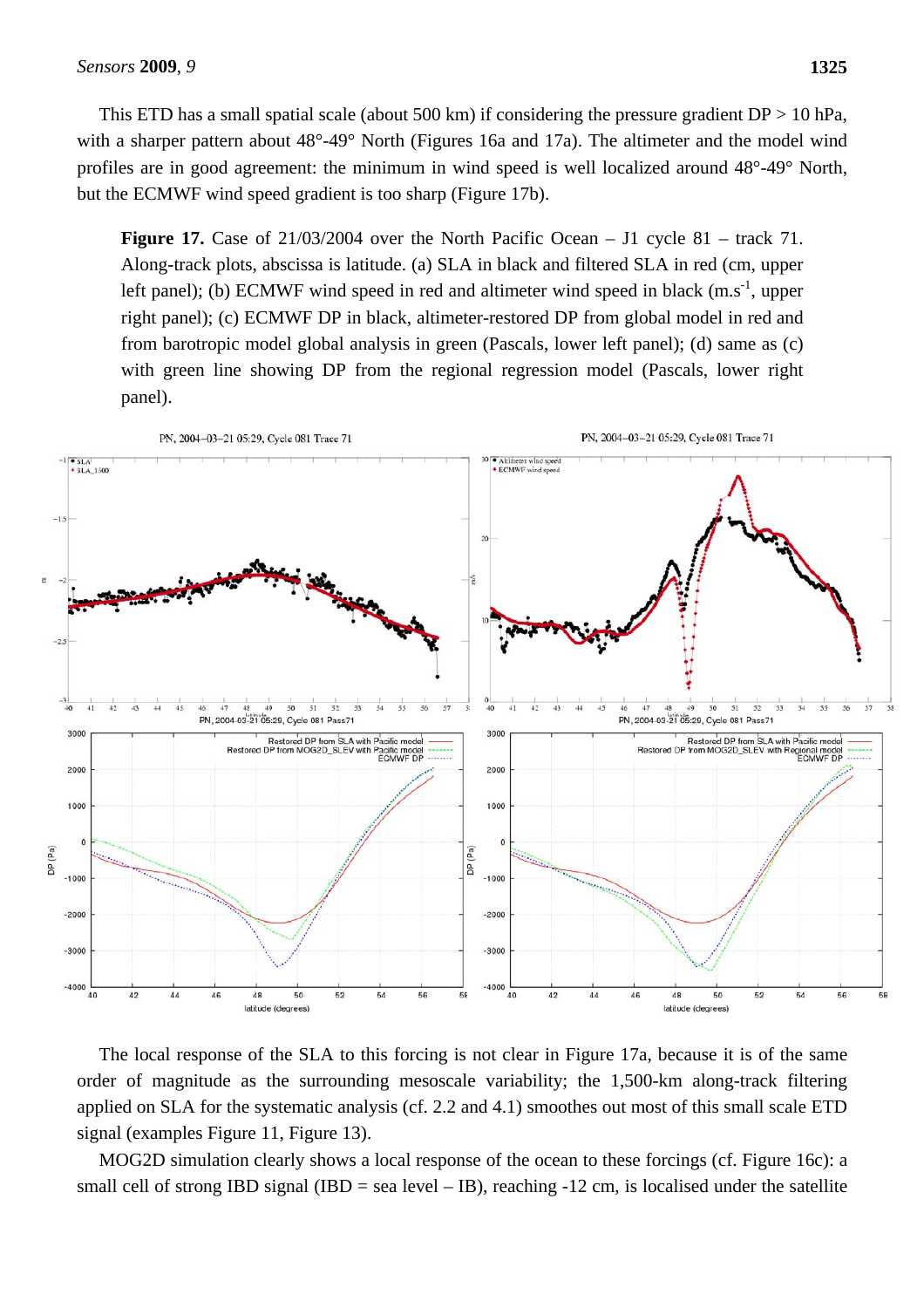track. This small spatial scale dynamic response is clearly due to a local enhanced response of the ocean to the sharp wind forcing.

The restored DP based on altimeter SLA (from model defined in section 4.1) is widely underestimated and too smoothed likely due to the too large scale filtering applied (red line in Figures 17c-d).

The restored DP based on the MOG2D model (from the model defined in Section 5.1) has a better spatial variability, but its absolute value is still lower than the ECMWF pressure field (cf. green line in Figure 17c). This lower restored pressure could be due to a too weak regression coefficient; indeed, the basin-wide regression coefficient used is smaller in absolute value than the regional coefficient inferred from section 5.2.

If using the regional regression model ( $A = -1.3$  hPa/cm from Section 5.2), the restored SLP is closer to the QuikSCAT pressure field shown in Figure 13 (blue line), although it is still a bit underestimated within the fiercest area of the storm (SLP is plotted in green in Figure 17d).

This local underestimation of the MOG2D-based restored pressure can be explained by the smallscale signal (due to sharp wind forcing) which cannot be well modelled by the too large finite element mesh in this area (grid cells of about 200 km).

This analysis shows the importance of the regional variability of the relationship between sea level and atmospheric pressure as previously shown for normal meteorological conditions ([9]). The alongtrack filtering of SLA is also a challenge as the filter wavelength should be adapted to the scale of the event but should also be able to deal with the mesoscale signal. Using model outputs gives interesting results although it is still limited by resolution issues and, forcing and model errors.

## **6. Conclusions**

Many SLA altimeter measurements during TCs have been restored with a new dedicated altimeter processing using S or C band; specific SSB and wet tropospheric corrections have been computed for extreme events. A quantitative validation of this SLA signal was not possible due to the lack of in situ data during TCs. However these new SLA data are now available for the scientific community for use and validation. A more accurate altimeter wind speed has been computed for extreme winds [26]. For TCs, the MSLA filtering has proven to be very efficient at extracting the atmospherically forced signal, even in a NRT context, showing the ability of altimetry to detect such extreme events.

This study showed that a pressure signal can be retrieved from altimetric measurements during extra-tropical storms with a good correlation between SLP and SLA (>0.8). The regression model error is about 5hPa; mesoscale variability areas as well as intense and localised wind effects are a strong error source. The along-track filtering of SLA is still a challenge as the filter wavelength should be adapted to the scale of the event but should also be able to remove properly the mesoscale signal.

The mean regression models based on MOG2D outputs have a lower error (3hPa error), which is explained by the intrinsic definition of the model which only contains the ocean response to wind and pressure forcing. The residual error is likely due to ECMWF forcing errors and to the barotropic model errors. The MOG2D dynamical approach has also pointed out the importance of the spatial variability of the regression models during extreme events, similarly to previous studies for normal meteorological conditions.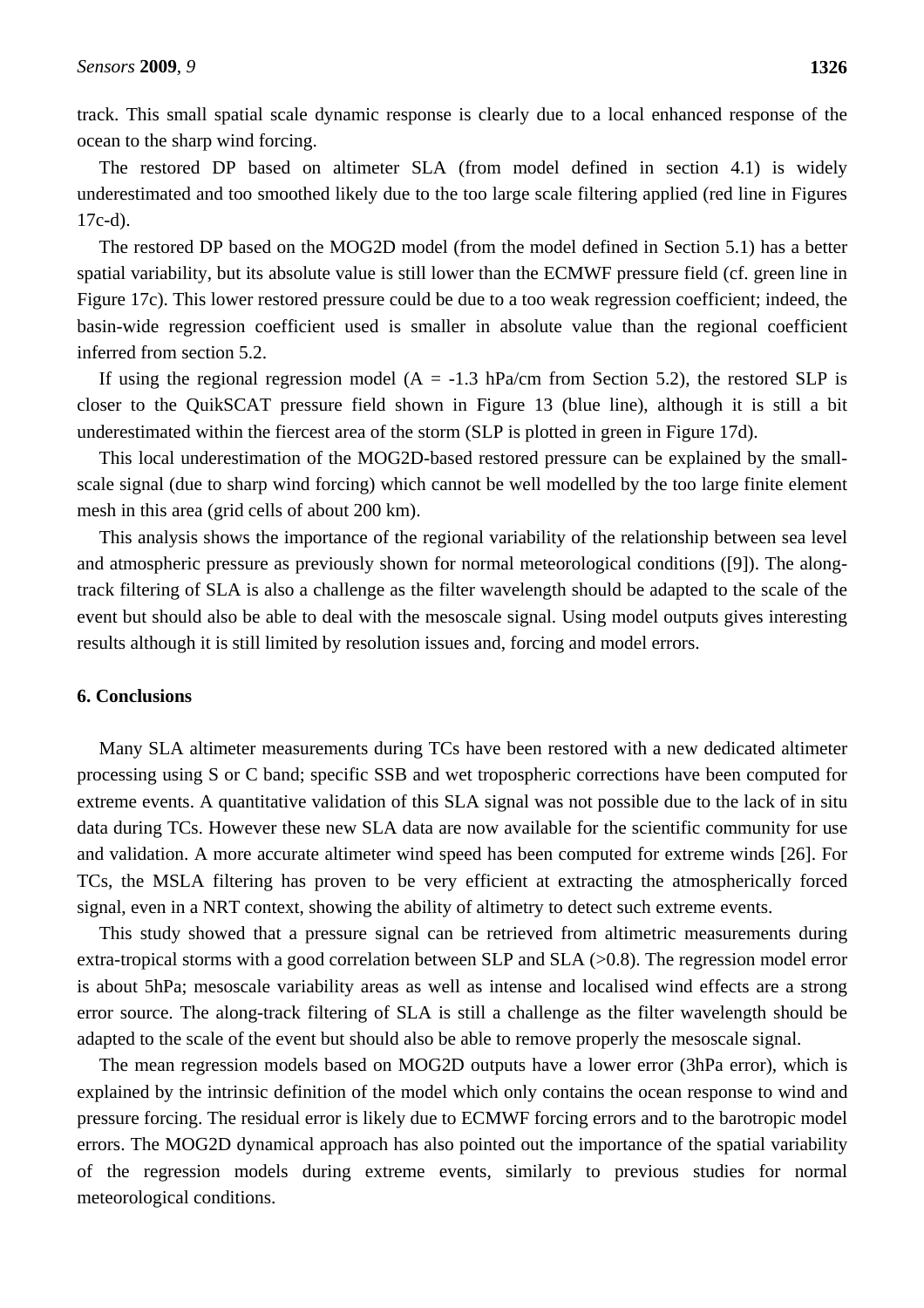Is should be noted that following the Saffir-Simpson scale, each hurricane/depression category is defined within a pressure increment of 15/25hPa, thus observations with accuracy of 5hPa (3hPa for model) or less are valuable particularly when few other sources of data are available, ie. during highly extreme conditions. During ETDs an increase accuracy could be achieved either by tuning the alongtrack filtering process of the altimeter SLA, or by improving model sea level simulation using better mesh, forcing or model physic.

For TCs' cases, some statistical regression analysis between the new SLA and the pressure signal could be done in a future work, while considering any accurate SLP from a regional atmospheric model if available, and perform the analysis over several years in order to increase the number of samples.

## **Acknowledgements**

Thanks to Dr. Chung-Chi Lin (ESA) for proposing this very interesting RELPA study, under European Space Agency Contract 18132/04/NL/FF, to Dr. R.M. Ponte (AER) for his constructive collaboration, and to C. Boone.

## **References and Notes**

- 1. Katsaros, K.B.; Forde, E.B.; Chang, P.; Liu, W.T. QuickSCAT's Sea winds facilitates early identification of tropical depressions in 1999 hurricane season. *Geophys. Res. Lett.* **2001**, *28*, 1043-1046.
- 2. Quilfen, Y.; Chapron, B.; Elfouhaily, T.; Katsaros, K.; Tournadre, J. Structures of tropical cyclones observed by high resolution scatterometry. *J. Geophys. Res.* **1998**, *103*, 7767-7786.
- 3. Goni, G.J.; Trinanes, J.A. Ocean thermal structure monitoring could aid in the intensity forecast of tropical cyclones. *Eos* **2003**, *84*, 573-580.
- 4. Shay, L.K.; Goni, G.J.; Black, P.G. Effects of a warm oceanic feature on hurricane Opal. *Mon. Wea. Rev.* **2000**, *128*, 1366-1383.
- 5. Ménard, Y.; Fu, L.L.; Escudier, P.; Parisot, F.; Perbos, J.; Vincent, P.; Desai, S; Haines, B.; Kunstmann, G. The Jason-1 Mission. *Mar. Geodesy* **2003**, *26*, 131-146.
- 6. Carrère, L.; Lyard, F. Modelling the barotropic response of the global ocean to atmospheric wind and pressure forcing – comparisons with observations. *Geophys. Res. Lett.* **2003**, *30*, 1275-1278.
- 7. Gaspar, P.; Ponte, R.M. Relation between sea level and barometric pressure determined from altimeter data and model simulations. *J. Geophys. Res.* **1997**, *102*, 961-971.
- 8. Ponte, R.M. Understanding the relation between wind and pressure driven sea level variability. *J. Geophys. Res.* **1994**, *99*, 8033-8039.
- 9. Ponte, R.M.; Gaspar, P. Regional analysis of the inverted barometer effect over the global ocean using T/P data and model results. *J. Geophys. Res.* **1999**, *104*, 15587-15601.
- 10. Wunch, C.; Stammer, D. Atmospheric loading and the oceanic inverted barometer effect. *Rev. Geophys.* **1997**, *35*, 79-107.
- 11. Geisler, J.E. Linear theory on the response of a two layer ocean to moving hurricane. *Geophys. Astrophys. Fluid Dynam*. **1970**, *1*, 249-272.
- 12. Shay, L.K.; Chang, S.W. Free surface effects on the near-inertial ocean current response to a hurricane: a revisit. *J. Phys. Oceanogr.* **1997**, *27*, 23-39.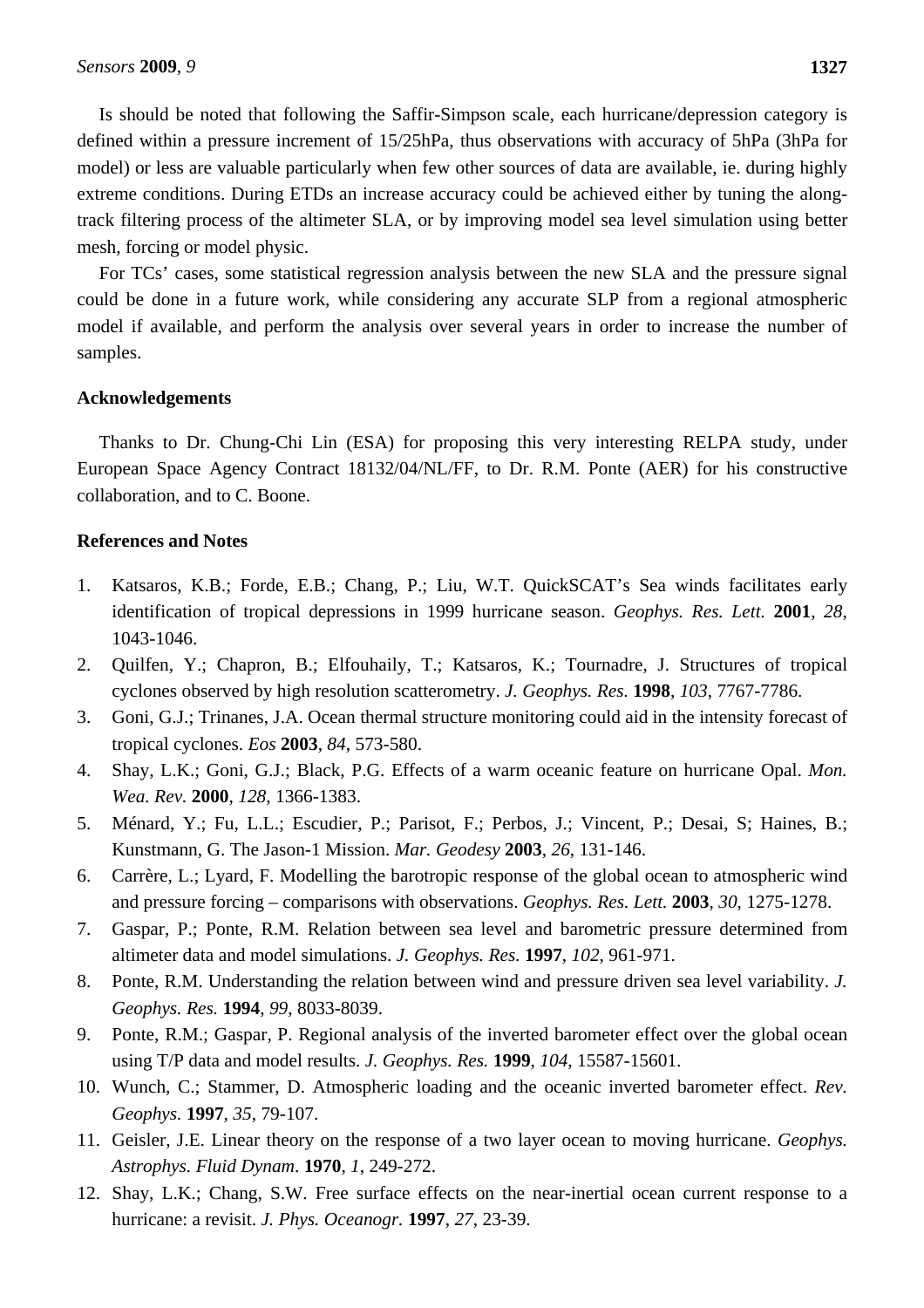- 13. Powell, M.D.; Houston, S.H.; Amat, L.R.; Morisseau-Leroy, N. The HRD real-time hurricane wind analysis system. *J. Wind Eng. Ind. Aerodyn.* **1998**, *77-78*, 53-64.
- 14. Brown, R.A.; Liu, W.T. An operational large-scale marine planetary boundary layer model. *J. Appl. Meteorol*. **1982**, *2*, 261-269.
- 15. Patoux, J.; Foster, R.C.; Brown, R.A. Global Pressure Fields from Scatterometer Winds. *J. Appl. Meteorol.* **2003**, *42*, 813-826.
- 16. Tournadre, J.; Quilfen, Y. Impact or rain cell on scatterometer data. 1. Theory and modelling. *J. Geophys. Res.* **2003**, *108*, 3225.
- 17. Ablain, M.; Philips, S. *Jason-1 validation and cross calibration activities. Yearly report. Technical Note CLS*, **2007**, *CLS-DOS-NT-06-302*; http://www.jason.oceanobs.com/documents/ calval/validation\_report/annual\_report\_j1\_2007.pdf.
- 18. Picot, N.; Case, K.; Desai, S.; Vincent, P. *AVISO and PODAAC User Handbook. IGDR and GDR Jason-1 Products*, *Edition 3.0*; SMM-MU-M5-OP-13184-CN (AVISO), JPL D-21352 (PODAAC): 2006.
- 19. Wunsch, C. Bermuda sea level in relation to tides, weather, and baroclinic variations. *Rev. Geophys.* **1972**, *10*, 1-49.
- 20. Hernandez, F.; Schaeffer, P. *Altimetric Mean Sea Surfaces and Gravity Anomaly maps intercomparisons*; *AVISO technical report, n° AVI-NT-011-5242-CLS*; CLS Ed.; Ramonville St Agne, 2000.
- 21. Mathers, E.L.; Woodworth, P.L. Departure from the local inverse barometer model observed in altimeter and tide gauge data and in a global barotropic numerical model. *J. Geophys. Res.* **2001**, *106*, 6957-6972.
- 22. Stammer, D. Steric and wind induced changes in T/P large scale sea surface topography observations. *J. Geophys. Res.* **1997**, *102*, 20987-21009.
- 23. Ducet N.; Le Traon, P.Y.; Reverdin, G. Global high resolution mapping of ocean circulation from T/P and ERS1/2. *J. Geophys. Res.* **2000**, *105*, 19477-19498.
- 24. Tournadre, J.; Morland, J.C. The effects of rain on TOPEX/Poseidon altimeter data: a new rain flag based on Ku and C band backscatter coefficients. *IEEE Trans. Geosci. Remote Sens.* 1997, *35*, 1117-1135.
- 25. Young, I.R. An estimate of the Geosat altimeter wind speed algorithm at high wind speeds. *J. Geophys. Res*. **1993**, *98*, 20275-20285.
- 26. Quilfen, Y.; Tournadre, J.; Chapron, B. Altimeter dual-frequency observations of surface winds, waves and rain rate in tropical cyclone Isabel. *J. Geophys. Res*. **2006**, *111*, C01004.
- 27. Obligis, E.; Eymard, L.; Tran, N.; Labroue, S.; Femenias, P. First three years of the Microwave Radiometer Aboard ENVISAT. In-flight calibration, Processing and Validation of the geophysical products. *J. Atmos. Ocean. Technol.* **2006**, *23*, 802-814.
- 28. Eymard, L.; Tabary, L.; Gérard, E.; Boukabara, S.; Le Cornec, A. The microwave radiometer aboard ERS1. Part II - Validation of the geophysical products. *IEEE Trans. Geosci. Remot. Sen.*  **1996**, *34*, 291-303.
- 29. Quarlty, G.; Guymer, T. Hurricane Juan, A triple view from Envisat. Poster at *OSTST meeting, Hobart, March 2007*.